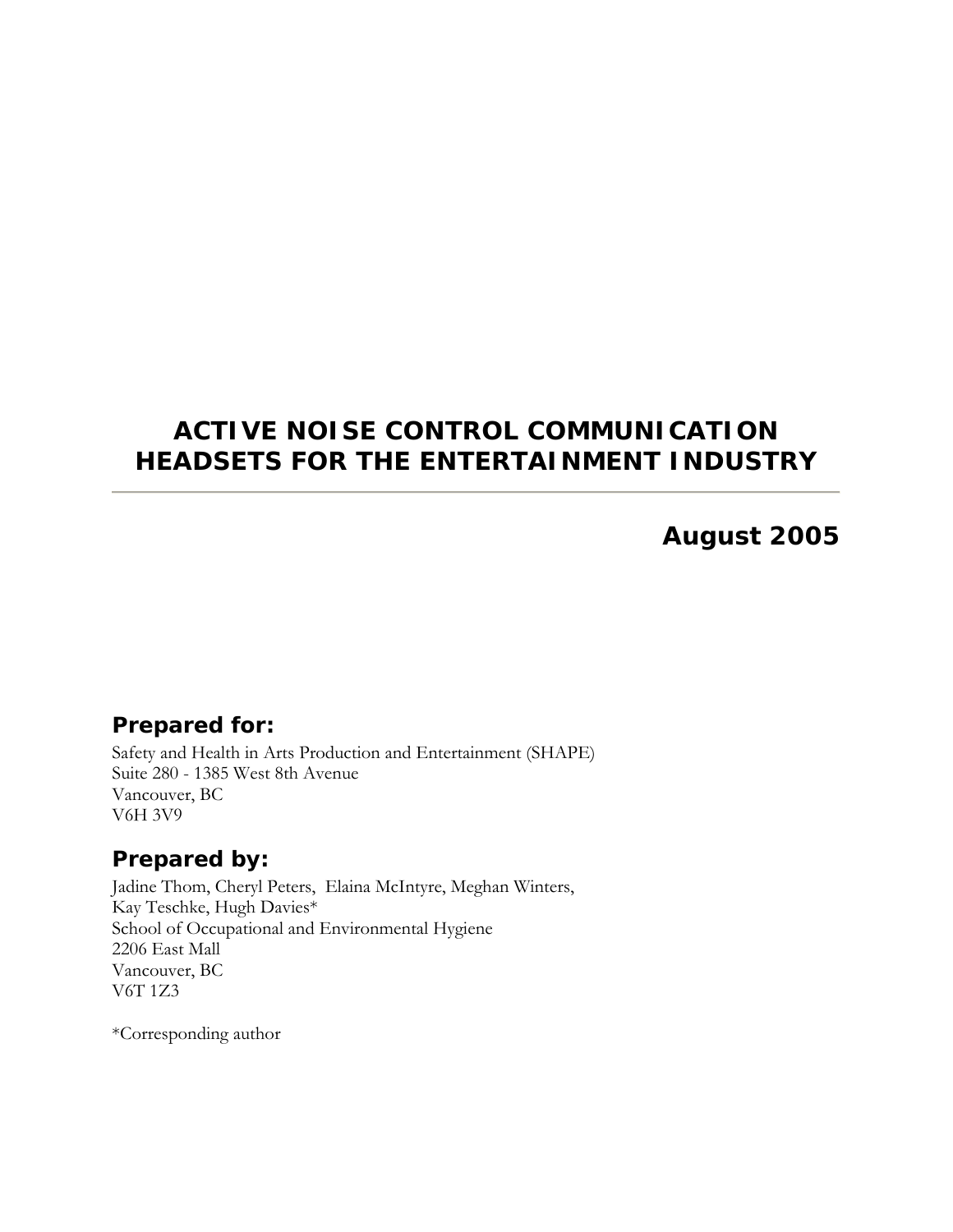## <span id="page-1-0"></span>**Executive Summary**

This literature review was produced at the request of SHAPE, the association for Safety and Health in Arts Productions and Entertainment.

SHAPE asked us to provide information on state of the art techniques in reducing noise exposure.

We conducted a systematic and comprehensive review of the scientific literature with respect to two methods: (1) controlling noise exposure, via active noise control headsets (the subject of this report) and (2) reducing hearing damage, via pharmaceutical interventions (the subject of a short report titled "*Drug* T*reatments for Hearing Loss*", which follows).

Active noise control (ANC) headsets are very similar to regular communication except that they have built in active noise control systems that reduce the amount of ambient (unwanted) noise. In an ANC headset, a small microphone on the outside of the headset picks up the unwanted, external noise, and instantaneously emits a counter-signal that cancels it out, leaving only the desired communication signal.

ANC devices are primarily used today by aircraft pilots. However they have been tested in other occupations characterized by high levels of background noise and the need for accurate communication. These devices may be able to reduce the ambient noise in entertainment work environment, thus increasing speech intelligibility, and potentially lowering damaging noise at the ear.

This report provides a technical background to the concept of active noise control, discusses its use in the entertainment industry and provides guidance on how to select the appropriate device.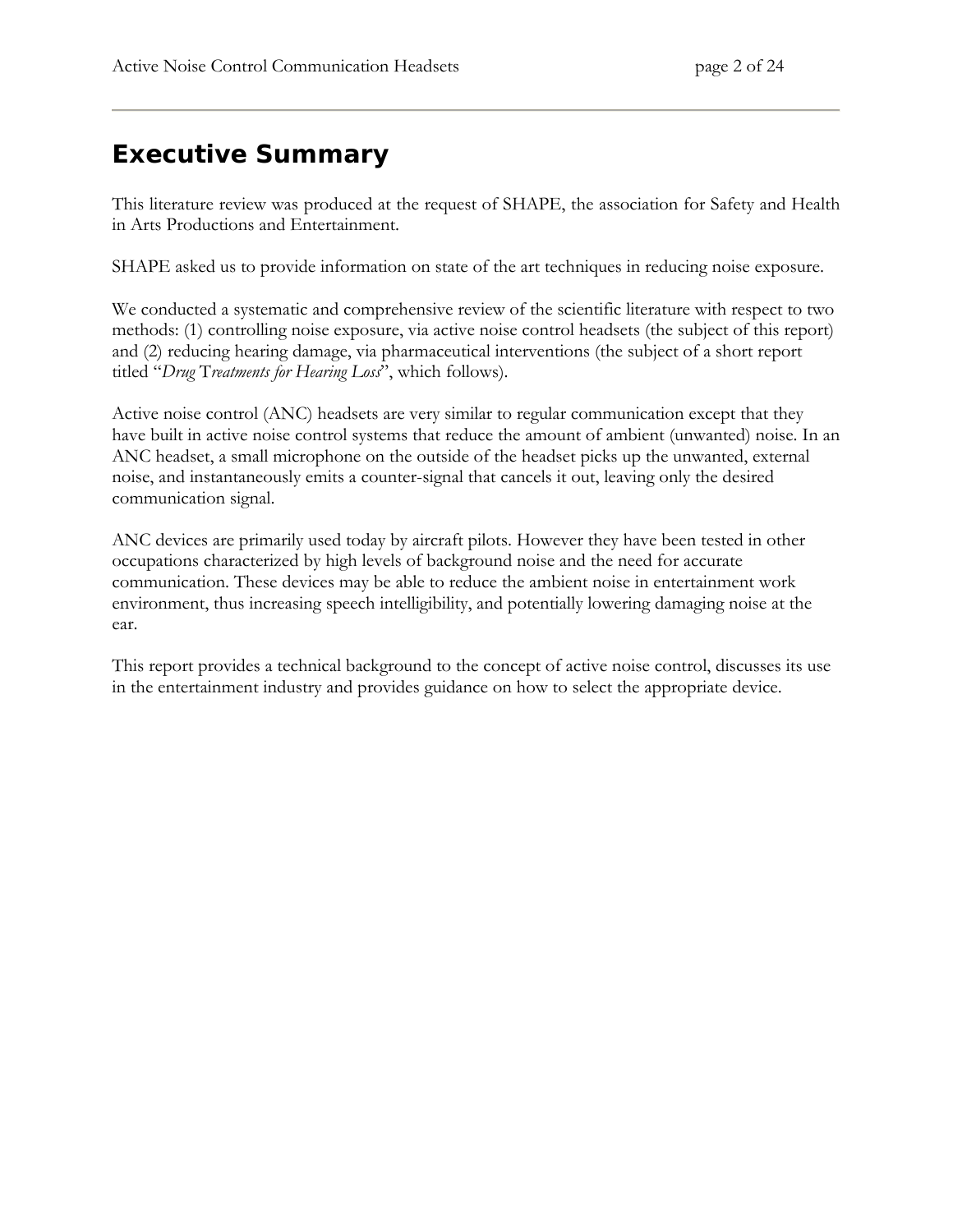# <span id="page-2-0"></span>**Table of Contents**

| How might active noise control communication headsets be useful in the entertainment industry? |  |
|------------------------------------------------------------------------------------------------|--|
|                                                                                                |  |
|                                                                                                |  |
|                                                                                                |  |
|                                                                                                |  |
|                                                                                                |  |
|                                                                                                |  |
|                                                                                                |  |
|                                                                                                |  |
|                                                                                                |  |
|                                                                                                |  |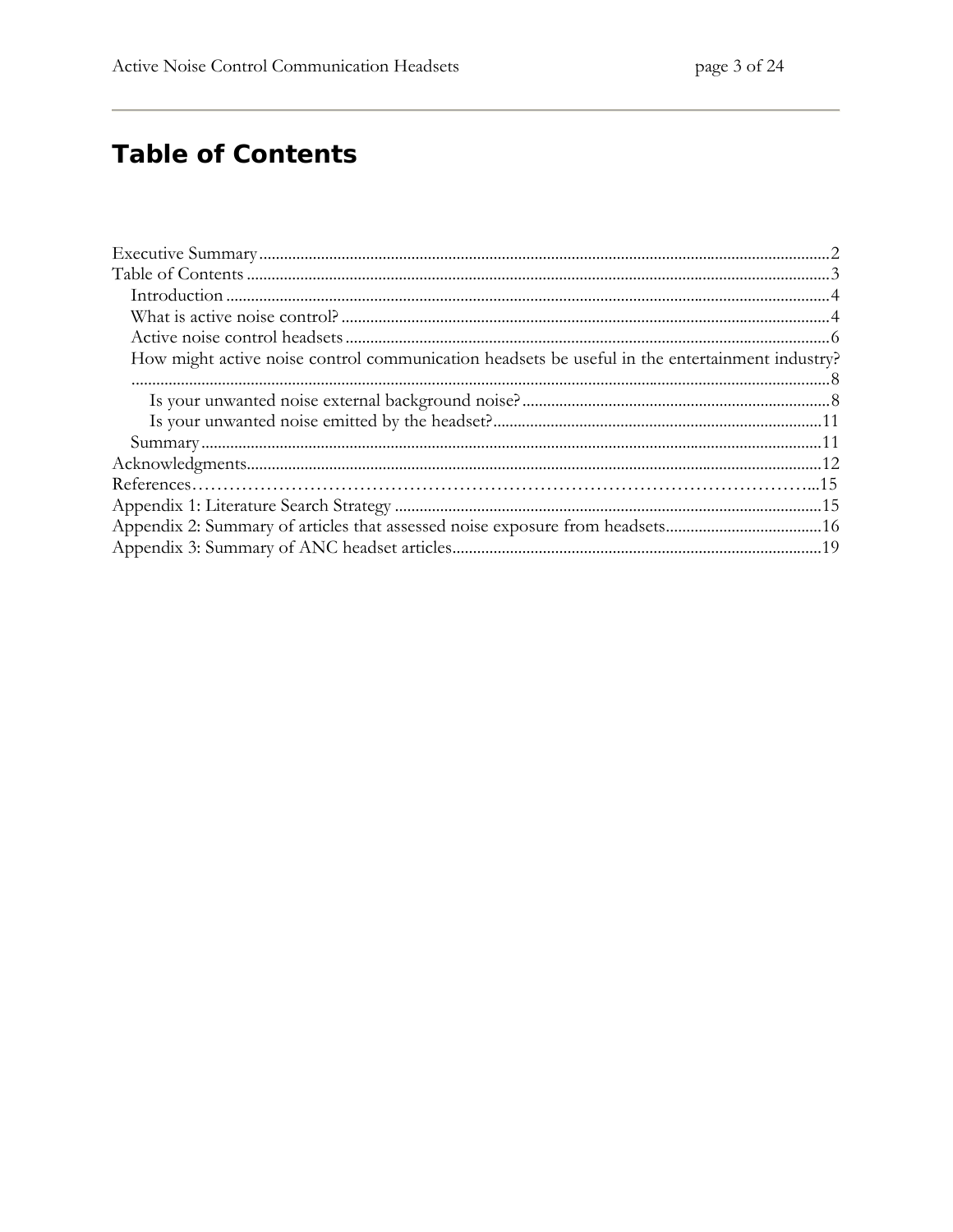### <span id="page-3-0"></span>**Introduction**

Is your current communication headset not working out for you? Do you find yourself raising the volume on your headset in order to hear the person with whom you are trying to communicate? Then, perhaps you will find this report useful. It describes active noise control and how it is currently being used in headsets to reduce the ambient noise from your surroundings, enabling you to lower the volume on your headset, reducing your noise exposure from your ambient surroundings and from the headset itself, and lowering your risk for developing noise-induced hearing loss. By the end of this report, you should understand the principle behind active noise control and how it is being employed in communication headsets. You will then be able to make an informed decision, based on your type of noise exposure, about whether an active noise control headset is right for you, and which type might be best for your work situation.

### *What is active noise control?*

In order to understand how an active noise control communication headset may be useful it is first necessary to explain what active noise control is and how it works.

**Sound**, as you may know, has wave-like properties when it travels through air. Just like the waves that roll up onto the beach, sound waves have crests and valleys. How tall and how deep those crests and valleys are will determine the **amplitude** and loudness of the sound. Sound waves that are very tall and deep will be very loud, and sound waves that are short and shallow will be very quiet (Figure 1).



**Figure 1 - Low amplitude (quiet) sound waves compared to high amplitude (loud) sound waves**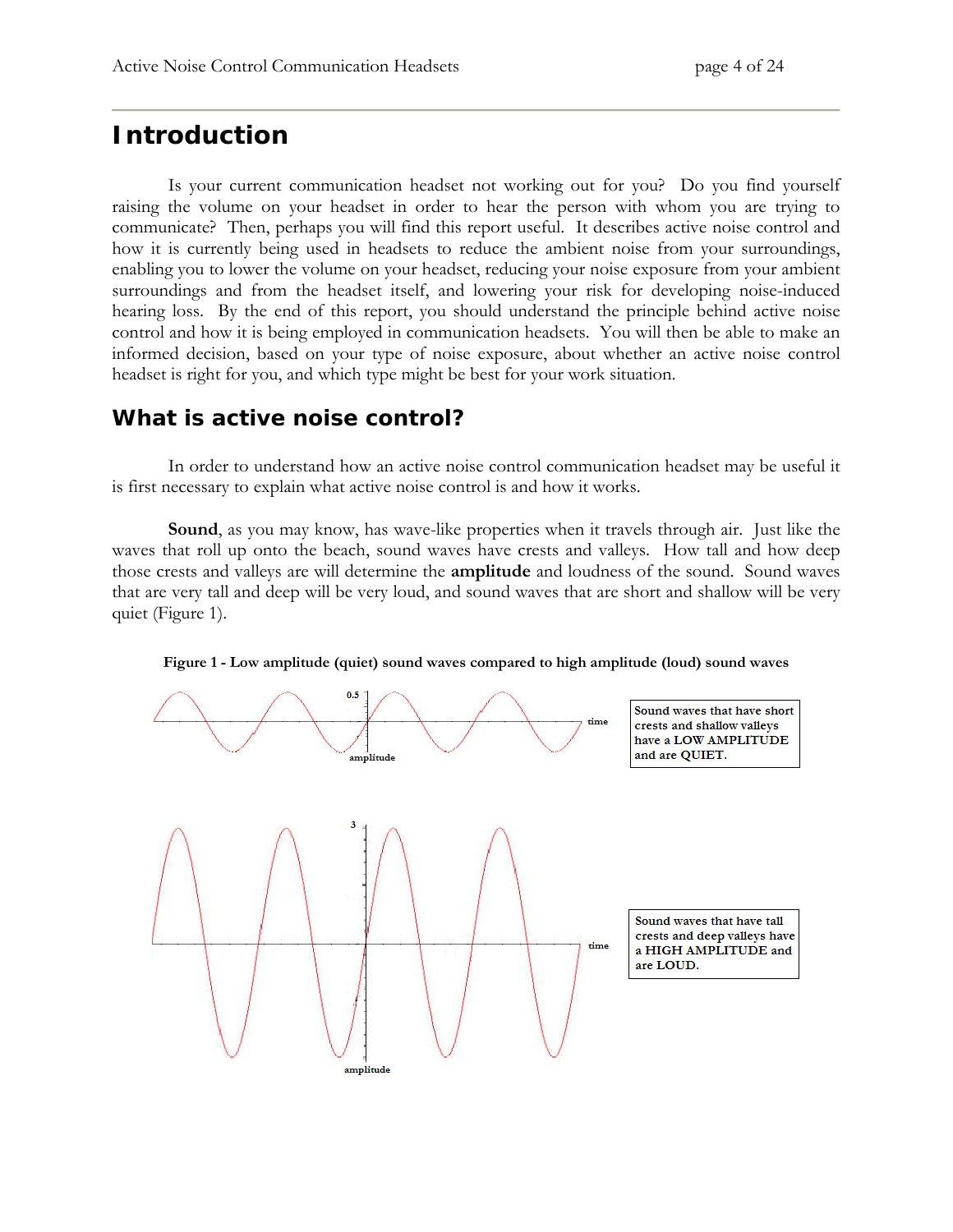The distance between the crests and valleys will determine the **frequency**, or what is commonly known as the pitch of the sound. If the waves are squished together, the sound will be very high pitched and squeaky and if the waves are stretched out, the sound will be low pitched, like a low hum (Figure 2).



**Figure 2 - High frequency/pitch sound waves compared to low frequency/pitch sound waves** 

If there are two sound waves present, the waves overlap and "interfere" with each other. When the two waves have the same frequency and directly overlap (i.e. they have the same phase) the result is **constructive interference** and the noise will double in amplitude. However, if the two waves have the same frequency and amplitude but they are shifted slightly in time (i.e. they are "out of phase"), then the waves cancel each other out and you get **destructive interference**. The result of destructive interference is that no noise (or sound) will be heard (Figure 3).

**Active noise control** uses destructive interference to cancel out unwanted noise. The frequency, amplitude and phase of the undesired sound are measured and another sound of the same frequency and amplitude but opposite phase is created. When destructive interference occurs, noise is reduced. Therefore, in order for active noise control to function, it is necessary to know the frequency, amplitude and phase of the undesired sound. Active noise control works best for cancelling lower frequency sounds that are continuous; higher frequency and impulse sounds are hard to control.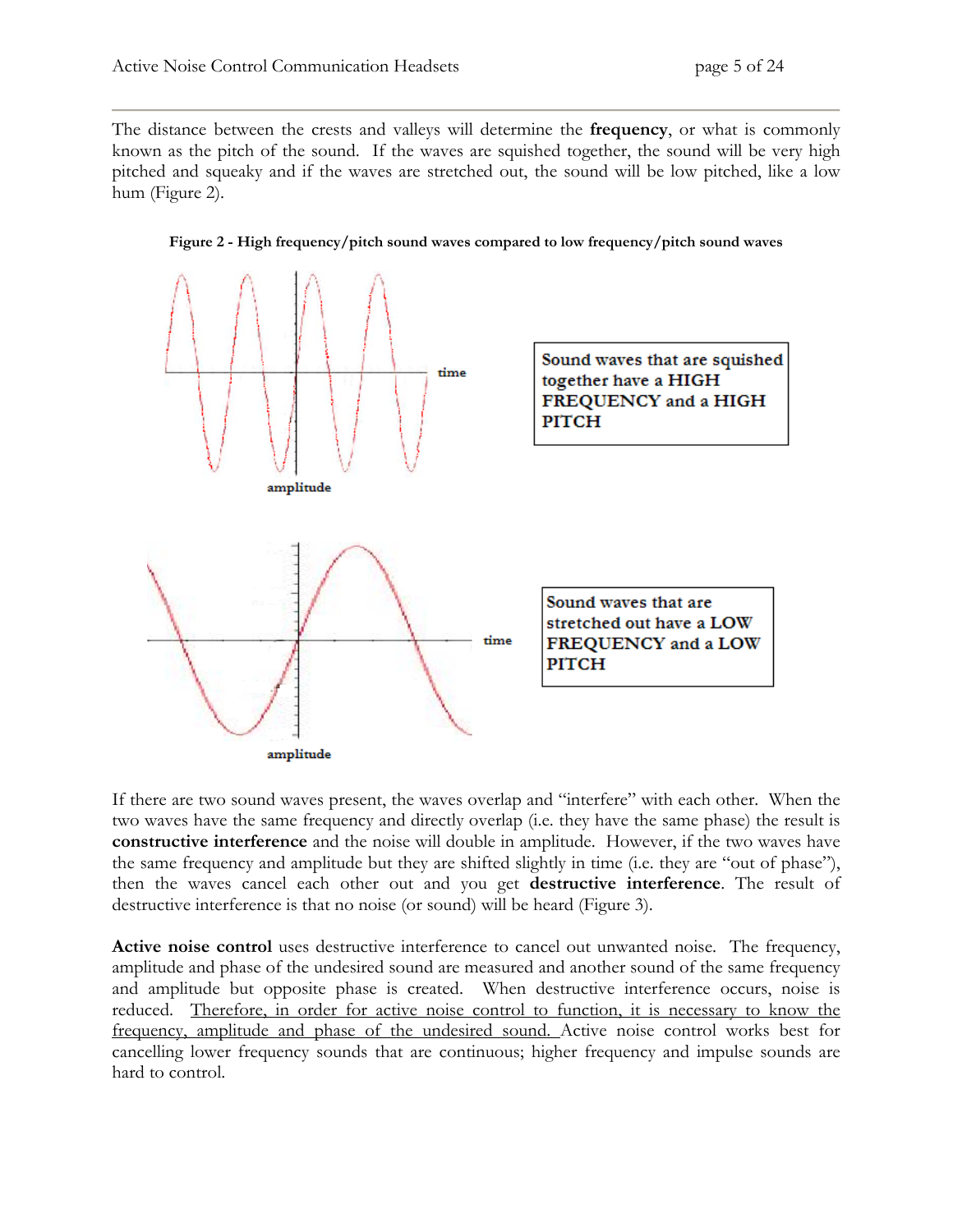<span id="page-5-0"></span>

**Figure 3 - Constructive interference compared to destructive interference**

### *Active noise control headsets*

**Active noise control headsets** are very similar to regular communication headsets (i.e. one or two-way communication) except that they have built in active noise control systems that reduce the amount of lower frequency **ambient noise** (i.e. the noise created by surroundings) so that the wearer will be able to better hear the higher frequency sound and speech that is being transmitted to the headset. These headsets are available commercially and are produced by several companies for a variety of industries. They also come in a variety of styles, from those that only cover part of the ear, to those that surround the entire ear, like an ear muff hearing protector. (Behar 2001) The latter type of headset is more useful because they can reduce the noise produced by sounds across a spectrum of frequencies (a.k.a. **broadband noise**). With the active noise control turned off, the headset functions similarly to an ear muff hearing protector, which decreases the sound in the high frequency range (high pitched sounds). This can be seen in Figure 4 taken from Feist, Mongeau et al. 2001. It shows three sound traces:

- The uncontrolled sound (solid line)
- The sound experienced while wearing the ANC headset, but with the ANC function turned off (dashed line)
- The sound experienced while wearing the ANC headset, but with the ANC function turned on (dotted line)

Sound is on the vertical axis and frequency is located on the horizontal axis.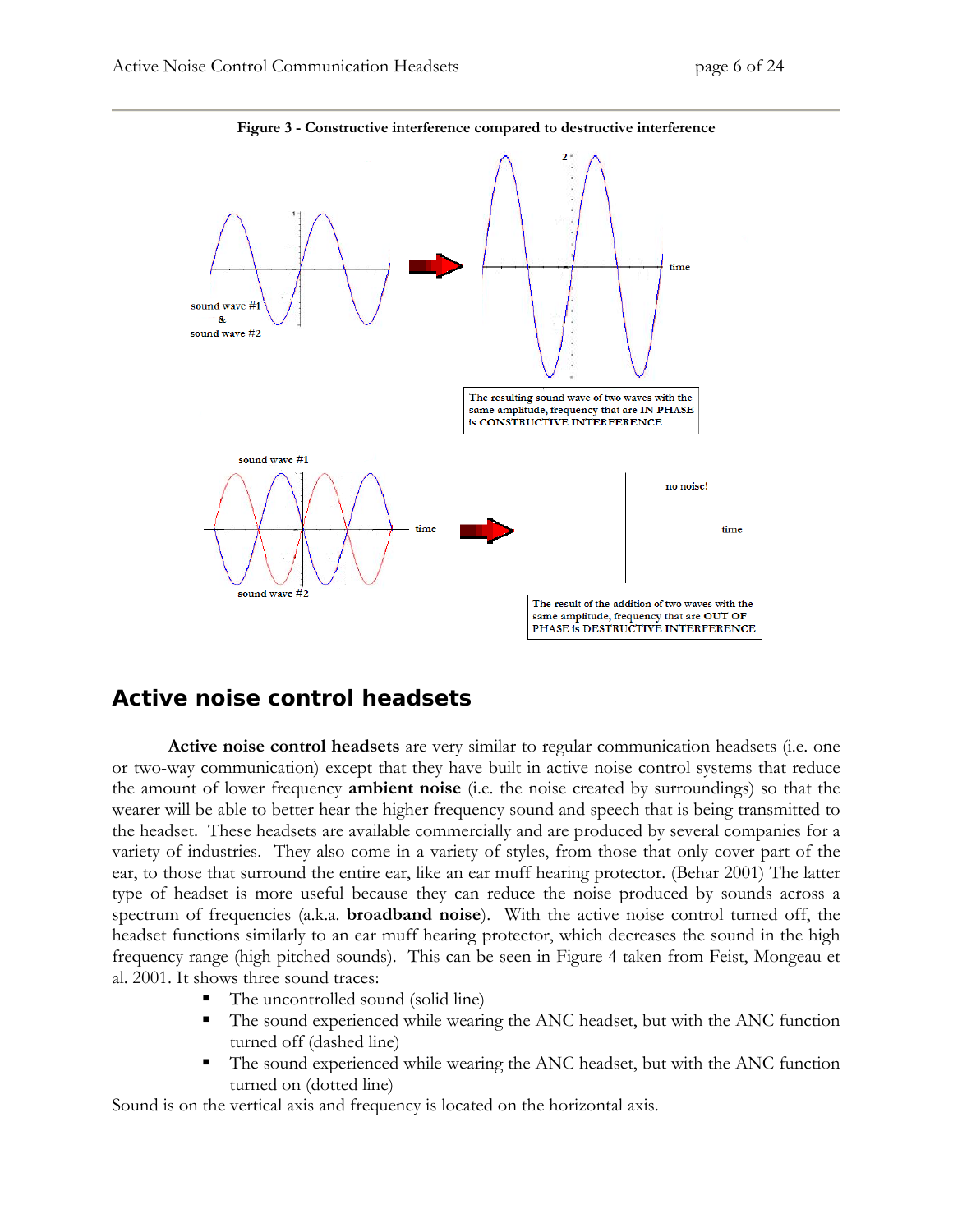

Figure 4 - Effect of ANC headset on sound levels

So how does the active noise control system know the all important characteristics of the noise it is trying to reduce such as the frequency, amplitude and phase as discussed in the previous section? Well, there are essentially two types of active noise control (ANC) that are currently being researched, each with their own advantages and disadvantages. These two types are "feed-forward ANC" and "feed-back ANC". (University of Twente 2005)

In **feed-forward ANC**, the system is programmed to cancel out a specific noise. That is, the frequency and amplitude of the sound are known, and they can be programmed into the system and a secondary noise is created which cancels out the first noise. (Pawelczyk 2003) This type of ANC is most useful when the noise exposure is **continuous** and **predictable**. An example of such noise may be the noise created by the vibration of a tractor. (University of Twente 2005) Headsets of this type are not appropriate if the unwanted external noise is being created by a moving source as the amplitude of the noise will not consistent in this circumstance – it will vary as the distance between the source and the receiver changes. (Gan and Kuo 2002)

In **feed-back ANC**, a small microphone located on the earshell of the headset picks up the signal of the external noise. This signal from the primary noise is analyzed for its frequency, amplitude and phase, and a secondary noise is created by the system that will result in destructive interference and cancel out the noise. This type of ANC is most useful when the noise you are attempting to reduce is **broadband** or <u>unpredictable</u> in terms of frequency or amplitude. It is a more accurate noise cancellation method than feed-forward ANC. You can have different signals being received and processed at each ear. (Gan and Kuo 2002) It is also considered to be cheaper and more compact than feed-forward ANC. (Gan and Kuo 2002) Figure 5 was taken from Gan and Kuo 2002 and shows the basic setup of a feed-back ANC system.

However, it may be possible to get the best of both worlds. Researchers are currently looking at **combining the two systems** (feed-forward and feed-back) in a single headset. The feed-back control is thought to reduce broadband noise while the feed-forward system reduces periodic noise. (Rafaely and Jones 2002) It may also be possible to get ANC headsets that control the noise that is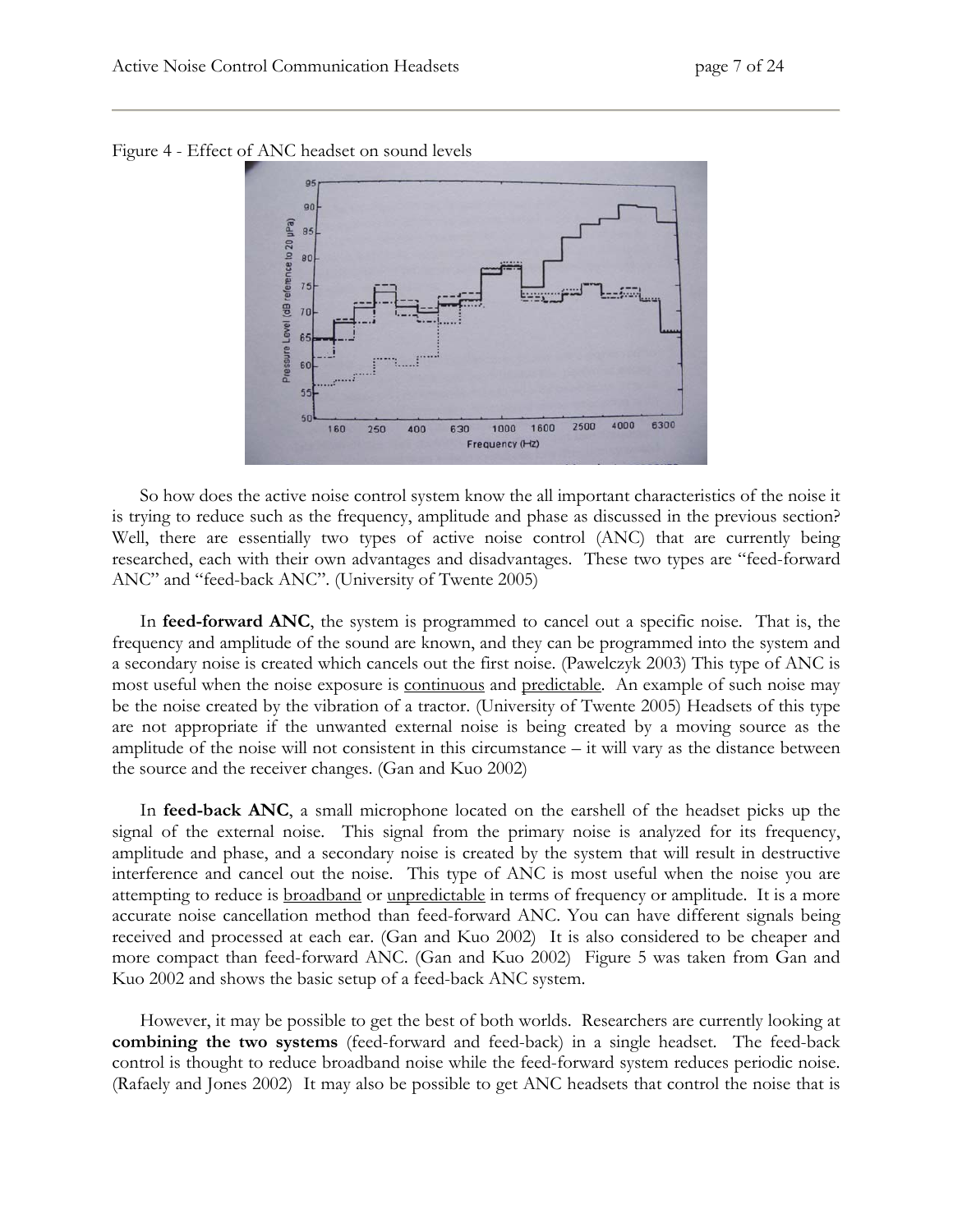<span id="page-7-0"></span>transmitted to the ear from vibration of the earshell using vibration actuators which produce a force that opposes the **earshell vibration**. (Rafaely, Carrilho et al. 2002)



**Figure 5 - Basic setup of a feed-back ANC headset** 

### *How might active noise control communication headsets be useful in the entertainment industry?*

Now who might benefit from ANC communication headsets? To date, they have been used primarily by airplane pilots to reduce low frequency aircraft noise (Gower and Casali 1994; Giguere, Abel et al. 2000). They have also been tested by tollbooth operators for their ability to reduce traffic noise (Feist, Mongeau et al. 2001). Table 2 in the Appendix provides more detail on the studies that have been conducted assessing noise exposure from headsets. However, it seems completely plausible that ANC communication headsets, particularly those that are regulated by feed-back mechanisms, would be of use in the entertainment industry. They may be able to reduce the ambient noise on movie sets for example, thus increasing the wearer's ability to hear and understand the conversation being communicated through the headset itself, often referred to as speech intelligibility.

Although no studies have been conducted to date on the noise exposure from communication headsets in the entertainment industry, it is suspected that noise exposure may take one of two forms. Either the unwanted noise is loud ambient noise that is interfering with speech intelligibility or the unwanted noise is created by the headset itself (e.g. from feed-back or static). In order to determine if active noise control will be useful in your particular work situation, you will need to understand the nature of the source of the noise, and whether its frequency is low or high.

### **Is your unwanted noise external background noise?**

In the first case where the unwanted noise is external **background noise**, the problem can be solved using active noise control. In such instances, it will be necessary to conduct a noise survey to assess your exposure to noise. In particular you will want to know the frequency range and the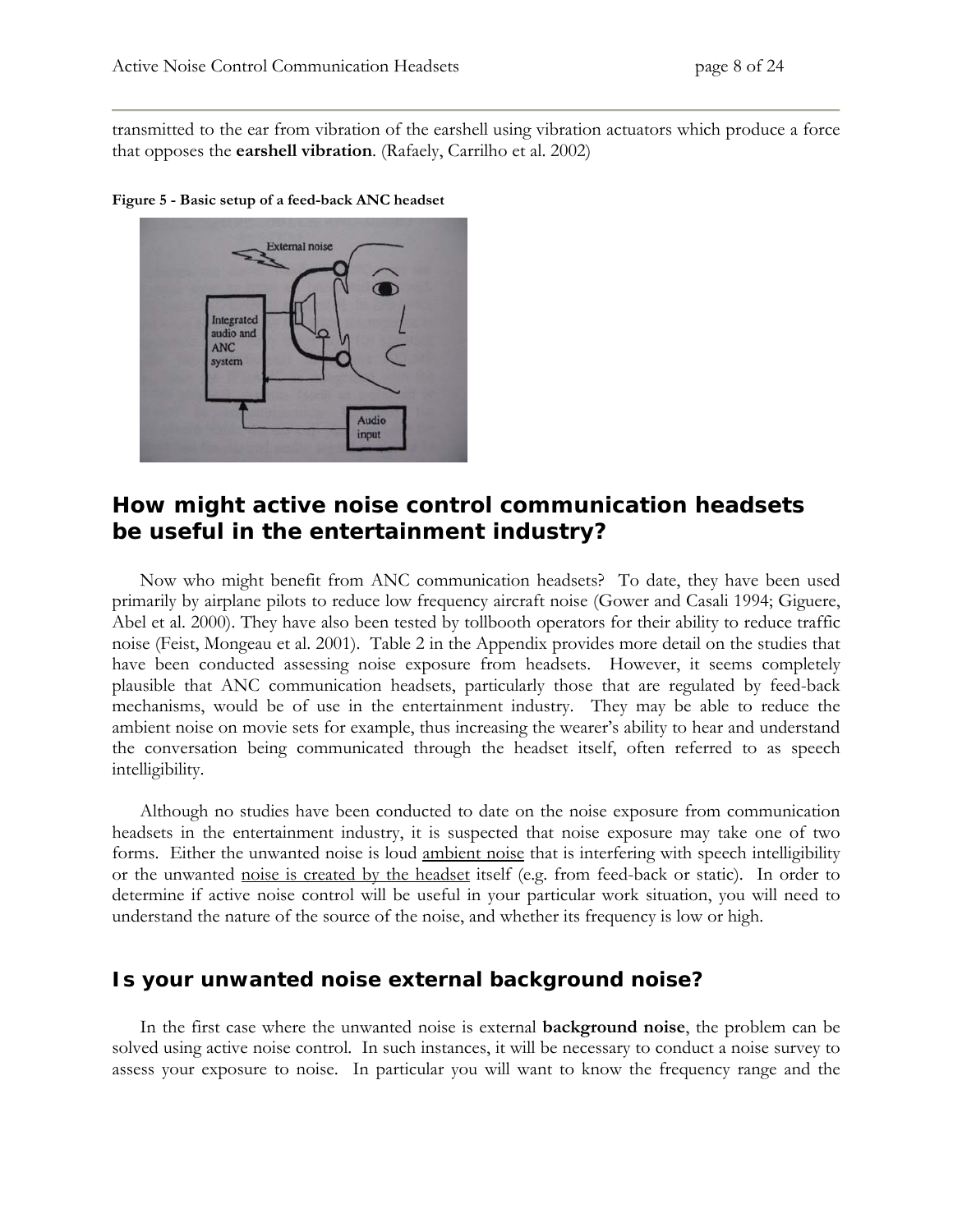loudness of your noise source or sources, and whether or not the sound varies for any reason – for example is it stationary relative to your position.

#### *Are the frequency and amplitude variable? Is the distance between you and the noise source changing?*

If you find that the noise has varying frequency and amplitude, or that you or the noise source move around a lot, then feed-back ANC headsets will likely be more useful. It is expected that most of the situations that you will encounter in the entertainment industry will fall in this category (e.g. loud explosions or people talking around you). As can be seen from Table 1 below, there are many feed-back ANC headsets available commercially. Of these, the David Clark website is the easiest to navigate, and their headsets come in a variety of styles for a number of different uses. However, some of these manufacturers only produce ANC headsets for the airline industry. It may also be possible to modify an existing headset by fitting a microphone inside the earshell connected to an analog feedback control circuit. The Lectret headset was modified in this manner. (Rafaely and Jones 2002)

#### *Are the frequency and amplitude of the noise constant? Is the distance between you and the noise source consistent?*

If you find that the noise is relatively constant in frequency, loudness and distance, then a feedforward ANC headset may provide adequate protection. Most situations in the entertainment industry will not fall under this category. However, if you find that you are exposed to this kind of noise, feed-forward headsets are also available commercially, possibly by some of the same manufacturers that are listed in Table 1.

If you would like to read about further studies that have evaluated, tested or produced ANC communication headsets, then refer to Table 3 in the Appendix. (Note: This table has a high level of detail and is intended for those readers with a good understanding of noise and active noise control.)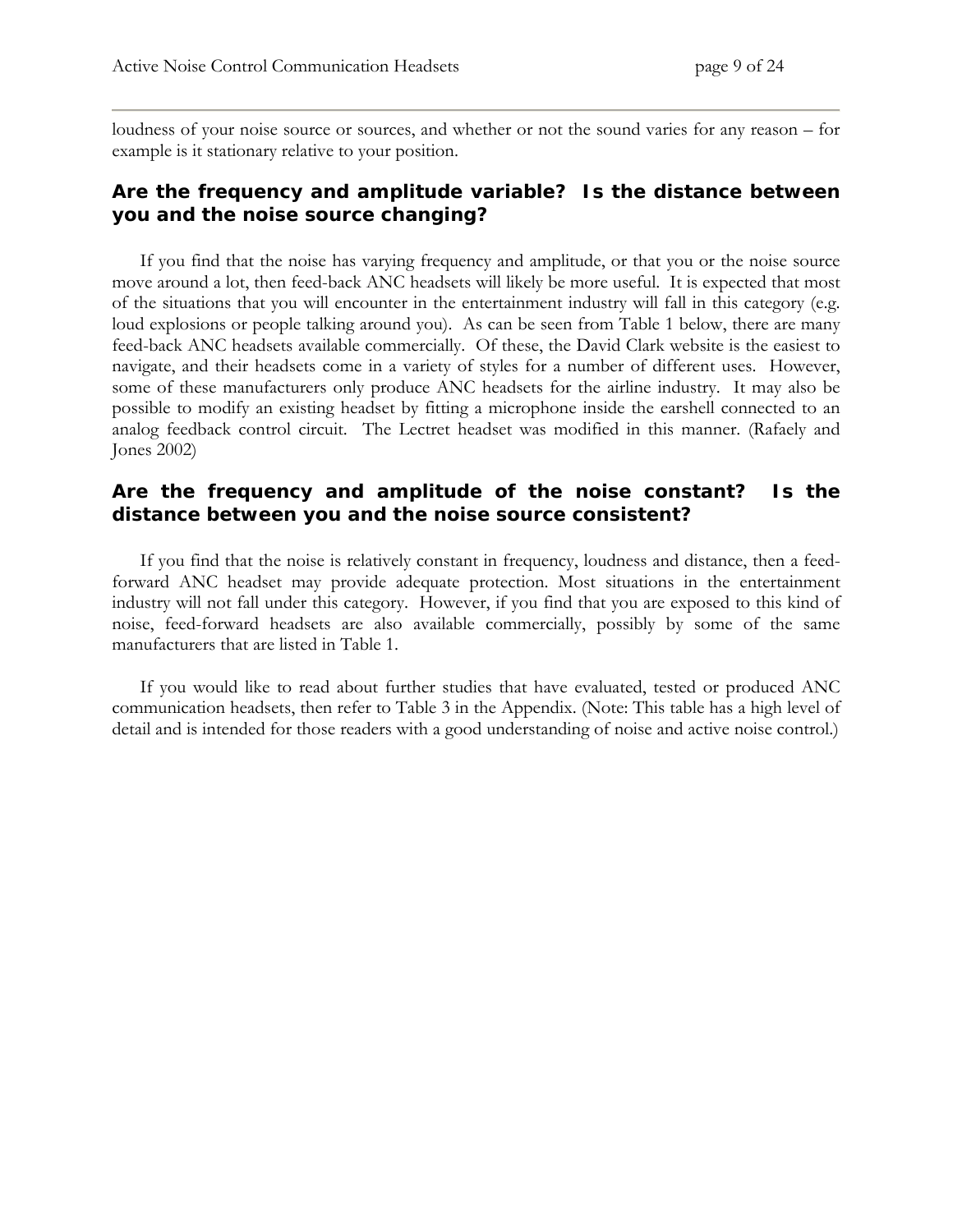| Headset                           | Description and<br>performance                                                                                               | Reference                                                   | Website                                                                      |
|-----------------------------------|------------------------------------------------------------------------------------------------------------------------------|-------------------------------------------------------------|------------------------------------------------------------------------------|
| <b>ANVT</b>                       | Supra-aural<br>headset with ANC<br>at 70-400 Hz, and (Zera, Brammer<br>passive noise<br>control above<br>$3000\ \mathrm{Hz}$ | et al. 1997)                                                | n/a                                                                          |
| Bose Aviation<br>headset          | circumaural<br>headset designed<br>for aviation<br>industry, feedback<br><b>ANC</b>                                          | (Gower and<br>Casali 1994;<br>Giguere, Abel et<br>al. 2000) | http://qualitysound.bose.com/headsetx_headset_ind<br>ex.htm                  |
| David Clark<br>H1013X/DCNC        | unknown                                                                                                                      | (Giguere, Abel<br>et al. 2000)                              | http://www.davidclark.com/                                                   |
| QuietMan headset<br>by MNC        | circumaural<br>headset with<br>attenuation of<br>frequencies below<br>$1000$ Hz                                              | (Zera, Brammer<br>et al. 1997)                              | n/a                                                                          |
| Noise Control<br>Technology Group | Feed-back                                                                                                                    | (Feist, Mongeau<br>et al. 2001)                             | http://www.nctgroupinc.com/nbex.htm                                          |
| Peltor 7004                       | circumaural<br>headset, attenuates (Zera, Brammer<br>frequencies below<br>300 Hz                                             | et al. 1997)                                                | discontinued product                                                         |
| Peltor ANR<br>Aviation headset    | active personal<br>hearing protection<br>device                                                                              | (Giguere, Abel<br>et al. 2000)                              |                                                                              |
| Sennheiser<br><b>NoiseGard</b>    | Feed-back                                                                                                                    | (Giguere, Abel<br>et al. 2000)                              | http://www.pilotstuff.com/Sennheiser.html                                    |
| TechnoFirst<br>NoiseMaster        | unknown                                                                                                                      | (Giguere, Abel<br>et al. 2000)                              | http://www.volez.com/store/article.tpl?ref=TECH<br>FIRST_CASQUE1 (in French) |
| Telex ANR 4000                    | Feed-back                                                                                                                    | (Giguere, Abel<br>et al. 2000)                              | n/a                                                                          |

#### **Table 1 - ANC headsets that have been identified in the scientific literature and reference websites where more information (e.g. prices) may be obtained**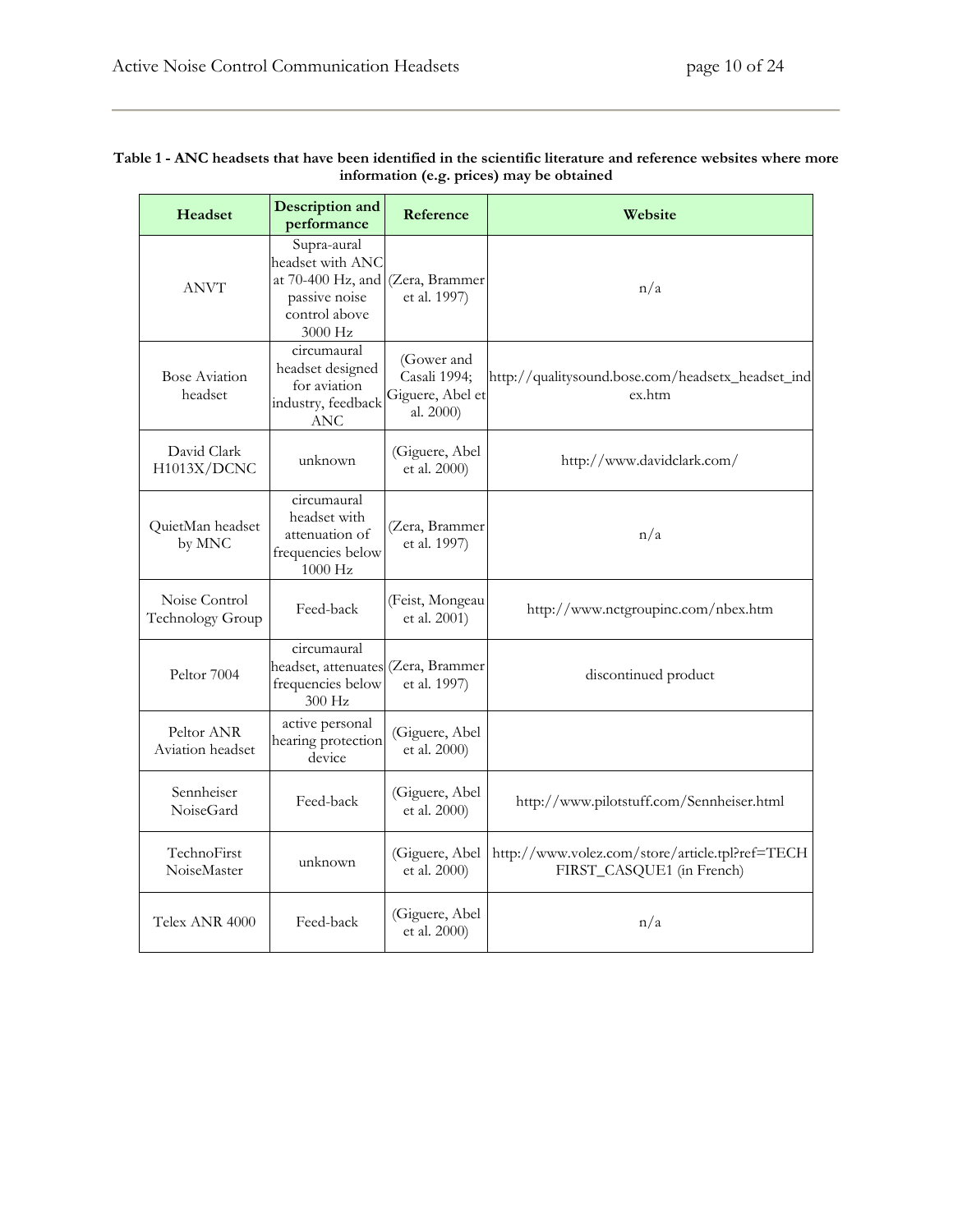### <span id="page-10-0"></span>**Is your unwanted noise emitted by the headset?**

If the unwanted noise is more akin to the second case where the **noise is being emitted by the headset** itself, then active noise control may not be as useful. Several noise exposure studies have been conducted on call centre operators and telephone operators who may be exposed to noise from fax machines or acoustic feedback through their headsets. (Macrae 1995; Brueck 2003; Peretti, Pedrielli et al. 2003; Bayley 2004) In one particular study, the noise exposures of 150 call centre operators were measured. (Patel and Broughton 2002) Although the authors concluded that the call centre operators had a low risk of hearing damage from their occupational noise exposure they did suggest that the instalment of **acoustic shock limiters** may reduce their noise exposures. Acoustic shock limiters control noise in the form of short sound bursts. Discussions of this method of noise control go beyond the scope of this report, but the authors refer to the work of a group of scientists in Australia that may provide more information and that are studying the adverse health effects of these acoustic shock events. (Milhinch and Doyle 2000; Patuzzi, Milhinch et al. 2000)

### *Summary*

The following is designed to assist in choosing the appropriate noise control strategy for your headset noise problem.



#### **Figure 6 - Picking the appropriate noise control strategy**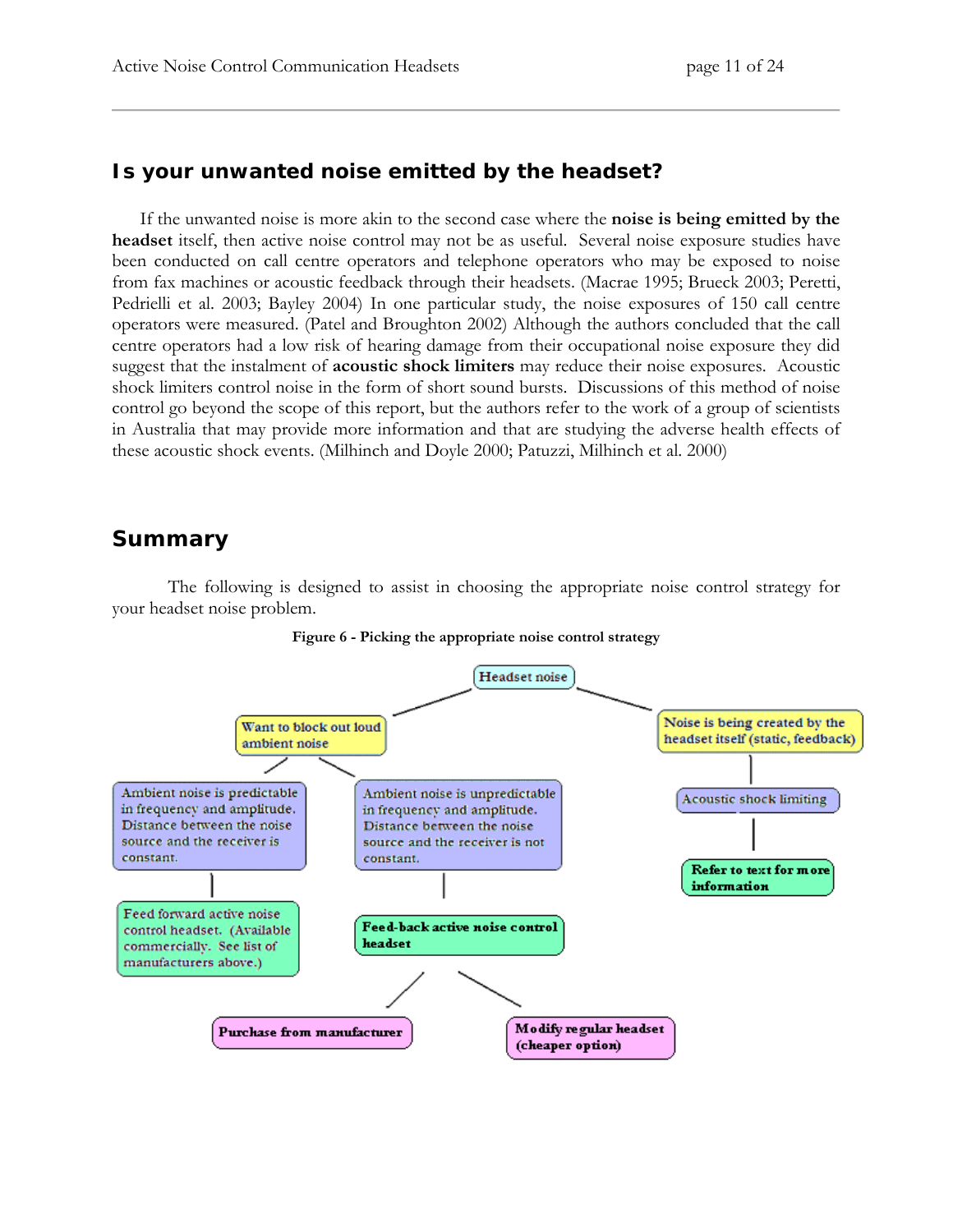<span id="page-11-0"></span>In conclusion, now that you know what active noise control is and how it works in ANC communication headsets, you should now be able to decide if an ANC communication headset will work for your particular headset noise exposure problem, and which one you should consider buying or modifying.

### **Acknowledgements**

We would like to acknowledge the guidance and advice provided by Ms. Linda Kinney of SHAPE, and helpful discussion with Ms. Ingrid Turk.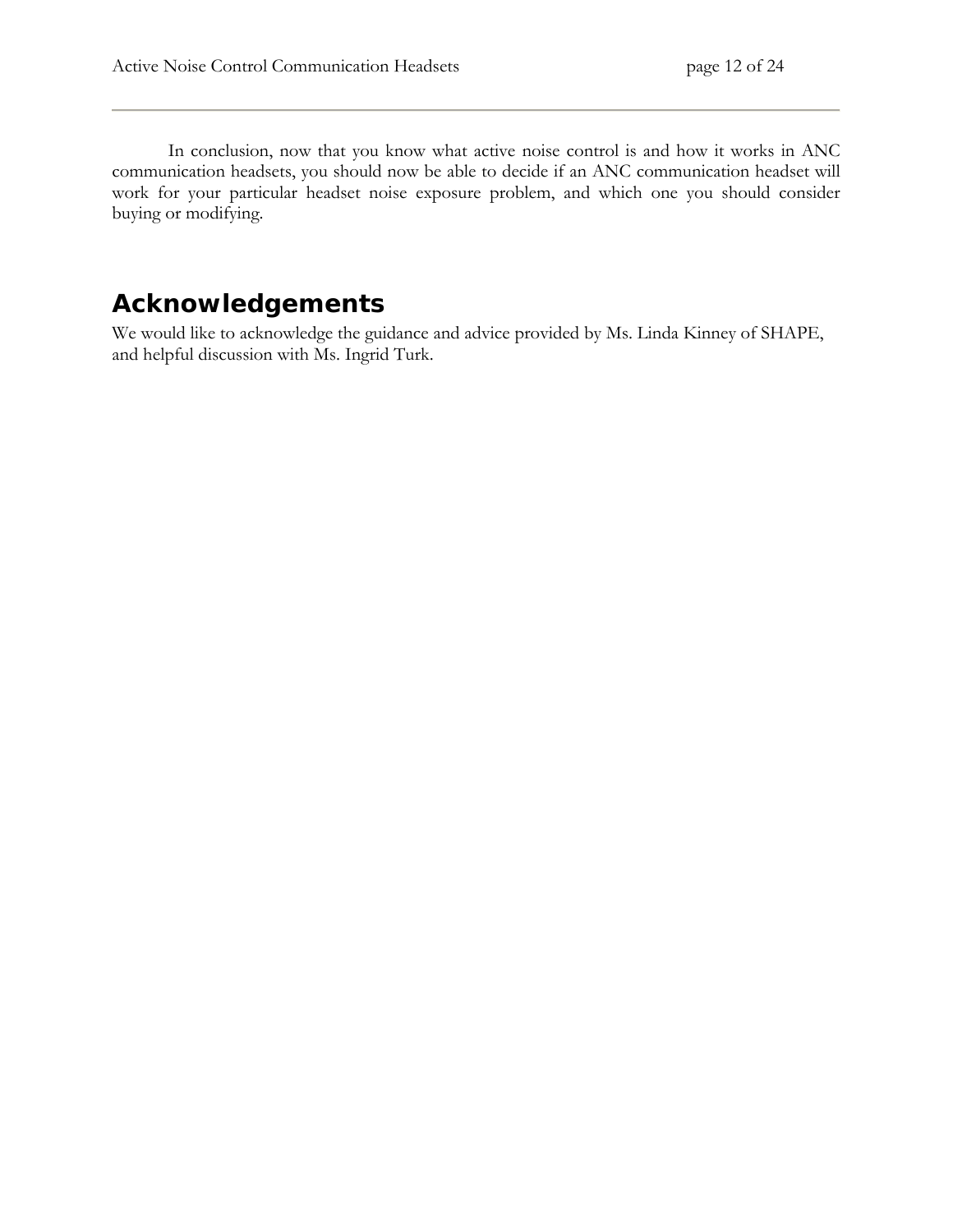## **References**

Bayley, A. M. W. (2004). "Acoustic limiting in telephony headset systems." Acoustics Bulletin 29(5): 22.

Behar, A. (2001). "Testing of ANR (active noise reduction) headsets." Canadian Acoustics 29(3): 52. Brammer, A. J., D. R. Peterson, et al. (2004). "Maintaining speech intelligibility in communication headsets equipped with active noise control." Canadian Acoustics - Acoustique Canadienne 32(3): 132.

Brueck, L. (2003). "Measurement and Instrumentation Group: Call Centres - A Measurement Headache." Acoustics Bulletin 28(5): 7.

Campbell, R. H. (1975). "Electroacoustic properties of noise attenuating headsets." Journal of the Audio Engineering Society 23(10): 806.

Cartes, D. A., L. R. Ray, et al. (2002). "Experimental evaluation of leaky least-mean-square algorithms for active noise reduction in communication headsets." Journal of the Acoustical Society of America 111(4): 1758.

Cartes, D. A., L. R. Ray, et al. (2002). "Low frequency acoustic test cell for the evaluation of circumaural headsets and hearing protection." Canadian Acoustics 30(1): 13.

Cui, J., A. Behar, et al. (2003). "Insertion loss testing of active noise reduction headsets using acoustic fixture." Applied Acoustics 64(10): 1011.

Dajani, H., H. Kunov, et al. (1996). "Real-time method for the measurement of noise exposure from communication headsets." Applied Acoustics 49(3): 209.

Feist, J. P., L. Mongeau, et al. (2001). "Tollbooth operators' response to traffic noise and the performance of an active noise control headset survey results: Survey results." Transportation Research Record(1756): 68.

Gan, W.-S. and S. M. Kuo (2004). Integration of virtual bass reproduction in active noise control headsets, Beijing, China, Institute of Electrical and Electronics Engineers Inc., Piscataway, NJ 08855-1331, United States.

Gan, W. S. and S. M. Kuo (2002). "An integrated audio and active noise control headset." IEEE Transactions on Consumer Electronics 48(2): 242.

Gan, W. S. and S. M. Kuo (2003). Integrated active noise control communication headsets, Bangkok, Thailand, IEEE.

Giguere, C., S. M. Abel, et al. (2000). "Binaural technology for application to active noise reduction communication headsets: design considerations." Canadian Acoustics 28(1): 3.

Gower, D. W., Jr. and J. G. Casali (1994). "Speech intelligibility and protective effectiveness of selected active noise reduction and conventional communications headsets." Human Factors 36(2): 350.

Macrae, J. H. (1995). "Hearing conservation standards for occupational noise exposure of workers from headphones or insert earphones." Australian Journal of Audiology 17(2): 107.

Milhinch, J. and J. Doyle (2000). Acute aural truama in headset and handset users. 14th National Conference of the Audiological Society of Australia, Adelaide, Australia.

Patel, J. A. and K. Broughton (2002). "Assessment of the noise exposure of call centre operators." Annals of Occupational Hygiene 46(8): 653.

Patuzzi, R. B., J. Milhinch, et al. (2000). Acute aural trama in telephone headset and handset users. NeuroOtological Society of Australia National Conference, Melbourne, Australia.

Pawelczyk, M. (2002). "Analogue active noise control." Applied Acoustics 63(11): 1193.

Pawelczyk, M. (2002). "Feedforward algorithms with simplified plant model for active noise control." Journal of Sound and Vibration 255(1): 77.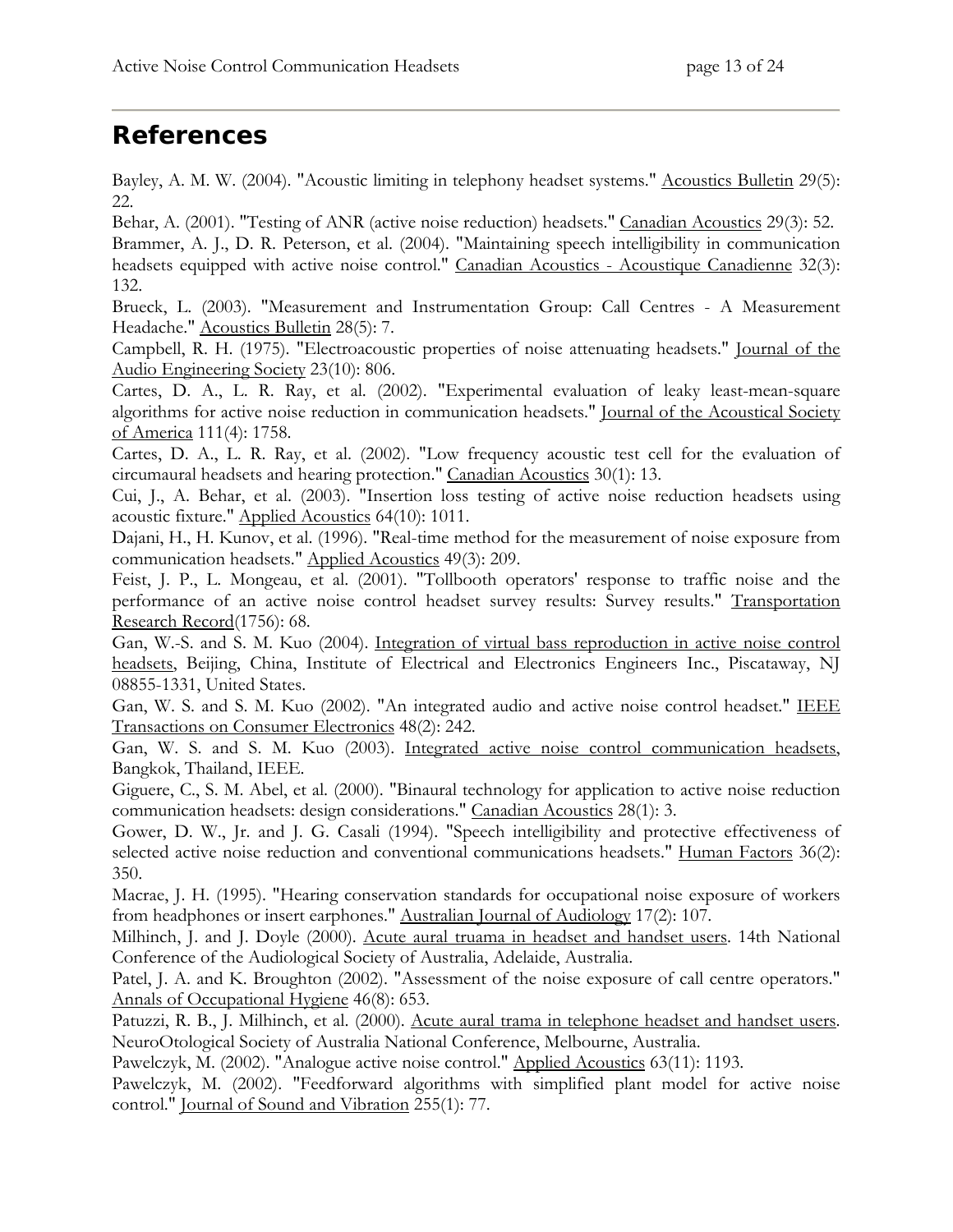Pawelczyk, M. (2003). "A hybrid active noise control system." Archives of Control Sciences 13(49)(2): 191.

Peretti, A., F. Pedrielli, et al. (2003). "Headphone noise: Occupational noise exposure assessment for communication personnel." Acta Acustica (Stuttgart) 89(SUPP): 49.

Rafaely, B., J. Carrilho, et al. (2002). "Novel active noise-reducing headset using earshell vibration control." Journal of the Acoustical Society of America 112(4): 1471.

Rafaely, B. and M. Jones (2002). "Combined feedback-feedforward active noise-reducing headset-The effect of the acoustics on broadband performance." Journal of the Acoustical Society of America 112(3): 981.

Ritter, D. C. and J. L. Perkins (2001). "Noise-induced hearing loss among U. S. Air force cryptolinguists." Aviation Space & Environmental Medicine. Vol. 72(6): 546-552.

Savell, J. F. and M. T. Boothby (1996). Noise exposures from earphones, Bellevue, WA, USA, Inst of Noise Control Engineering, Poughkeepsie, NY, USA.

University of Twente, D. o. M. E., Laboratory of Mechanical Automation. (2005). "Course notes: 113172 - Advanced motion and vibration control. Chapter 2: Theory of active noise control." Retrieved May 23, 2005, from<http://www.wa.wb.utwente.nl/Lectures/113172/avicrdr.pdf>.

Williams, W. and J. Presbury (2003). "Observations of noise exposure through the use of headphones by radio announcers." Noise & Health. Vol. 5(19): 69-73.

Zera, J., A. J. Brammer, et al. (1997). "Comparison between subjective and objective measures of active hearing protector and communication headset attenuation." Journal of the Acoustical Society of America 101(6): 3486.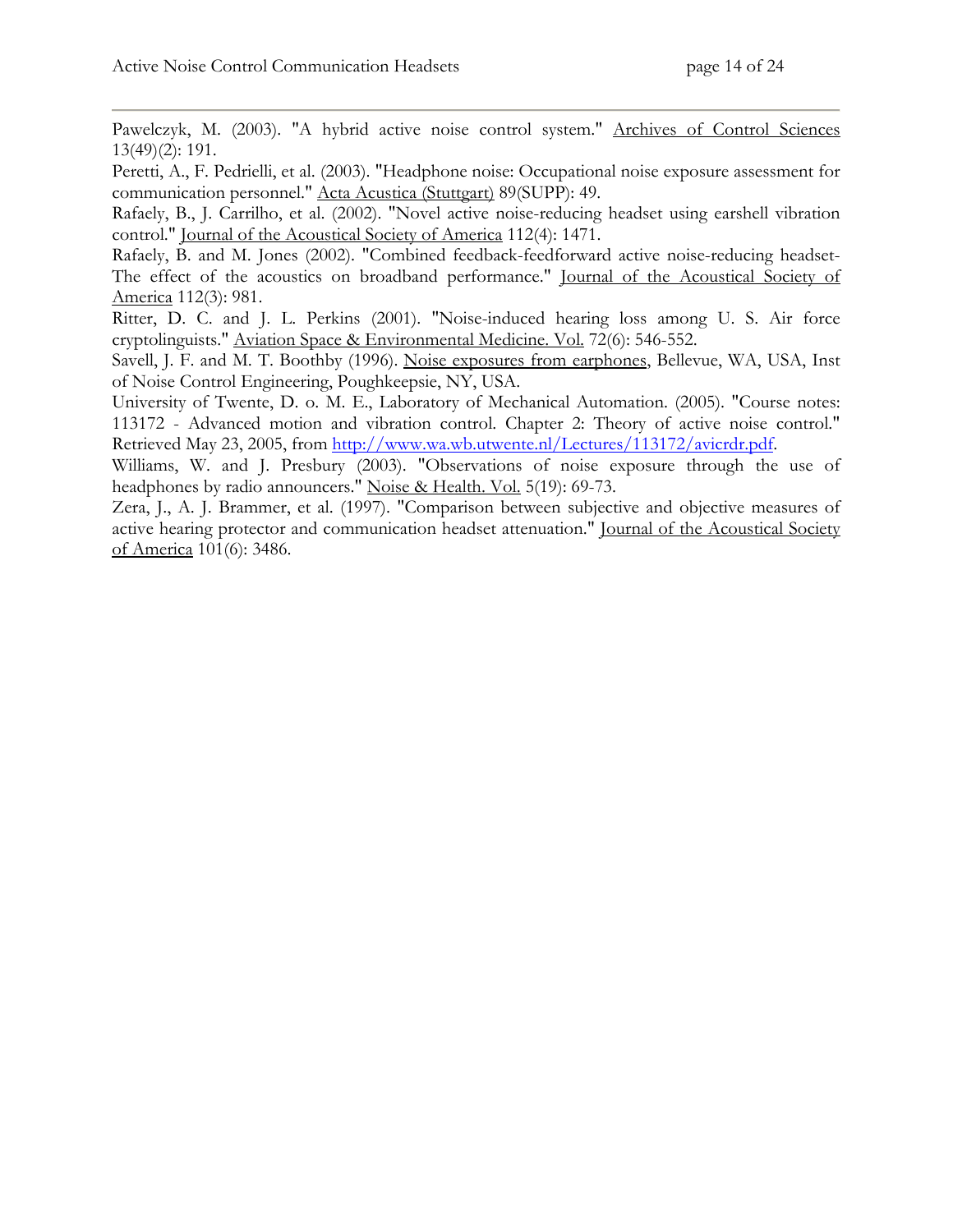### <span id="page-14-0"></span>**Appendix 1: Literature Search Strategy**

Four bibliographic databases were used to identify the literature for this review: PubMed, CCINFOWeb, Compendex/Inspec, and Web of Science. PubMed, produced by the U.S. National Library of Medicine, specializes in health literature. CCINFOWeb, produced by the Canadian Centre for Occupational Health and Safety, specializes in occupational health and safety literature. Compendex contains information on engineering, and some noise measurement papers were located using this database. The search was conducted in February 2005 and employed combinations of the following keywords: noise and exposure, headphones, headsets, earphones, cryptoling\*, hearing protectors, active noise control. In addition, a significant portion of the literature cited within this review was identified through pearling, or hand searching of references found within other papers. We excluded articles which were written in languages other than English and French. Finally, with respect to potential control measures, a Patent search was conducted using similar search terms.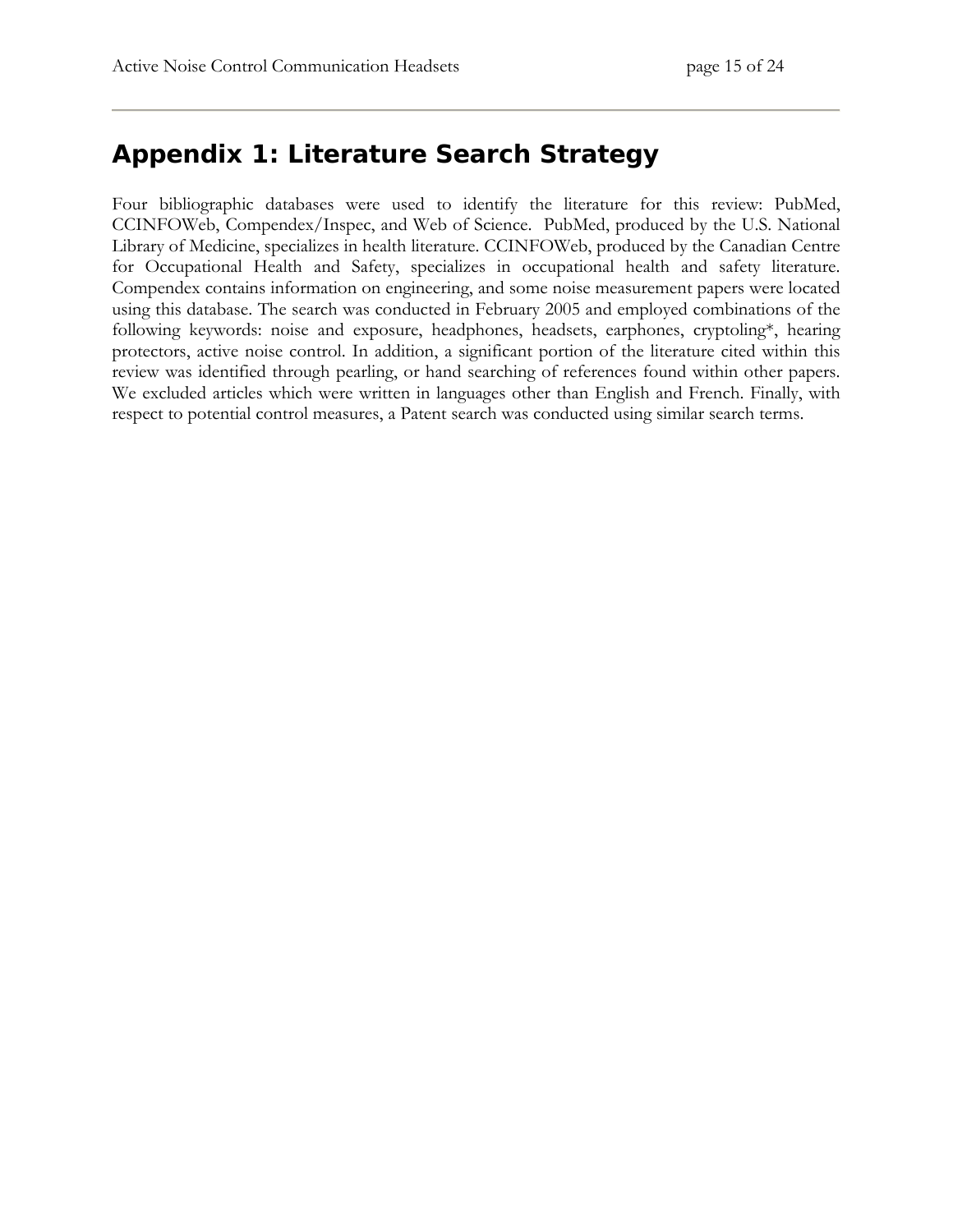## **Appendix 2: Summary of articles that assessed noise exposure from headsets**

<span id="page-15-0"></span>

| Author &<br>Date               | Publication<br>type | <b>Purpose</b>                                                                                                                                                                            | Population                                                                                                                                                                                      | Method                                                                                                                                                                                      | <b>Results</b>                                                                                                                                                                                                                                                                                              | <b>Comments</b>                                                                                                                                            |
|--------------------------------|---------------------|-------------------------------------------------------------------------------------------------------------------------------------------------------------------------------------------|-------------------------------------------------------------------------------------------------------------------------------------------------------------------------------------------------|---------------------------------------------------------------------------------------------------------------------------------------------------------------------------------------------|-------------------------------------------------------------------------------------------------------------------------------------------------------------------------------------------------------------------------------------------------------------------------------------------------------------|------------------------------------------------------------------------------------------------------------------------------------------------------------|
| (Macrae 1995)                  | Primary             | To determine an<br>optimal method for<br>measuring noise<br>exposure at the<br>eardrum to<br>telephonists that use<br>headphones or insert<br>earphones while<br>working                  | telephonists                                                                                                                                                                                    | Proposes two<br>methods for<br>measuring noise<br>from the earphones<br>at the eardrum, a<br>probe-tube<br>microphone<br>inserted into the ear<br>canal and a coupler                       |                                                                                                                                                                                                                                                                                                             | Identifies telephonists as an at risk group,<br>and lists Australian OEL for noise<br>exposure at the eardrum (8hr-LeqA = $90$<br>dB, and Lpeak of 143 dB) |
| (Dajani, Kunov<br>et al. 1996) | Primary             | Measurement on noise<br>exposure from<br>communication<br>headsets on an<br>acousto-mechanical<br>mannequin head.<br>Method validation on<br>human subjects in<br>real-world applications | mannequin head,<br>8 industries: air<br>traffic controllers,<br>telephone<br>operator,<br>reservations<br>operators,<br>telephone cable<br>maintenance<br>workers and<br>airport ground<br>crew | For human<br>measurements,<br>measured noise<br>levels under the<br>headset (variety of<br>types) with<br>microphone and<br>environmental noise<br>was measured with<br>a sound level meter | People that worked in the<br>airport had higher Leq8hr than<br>office or street setting. High<br>environmental noise may<br>contribute to noise exposure<br>becasue it causes workers to<br>increase levels so that they can<br>hear. Greater attenuation with<br>modified circumaural hearing<br>protector | Looked at noise exposure from the headset<br>itself and from the environment                                                                               |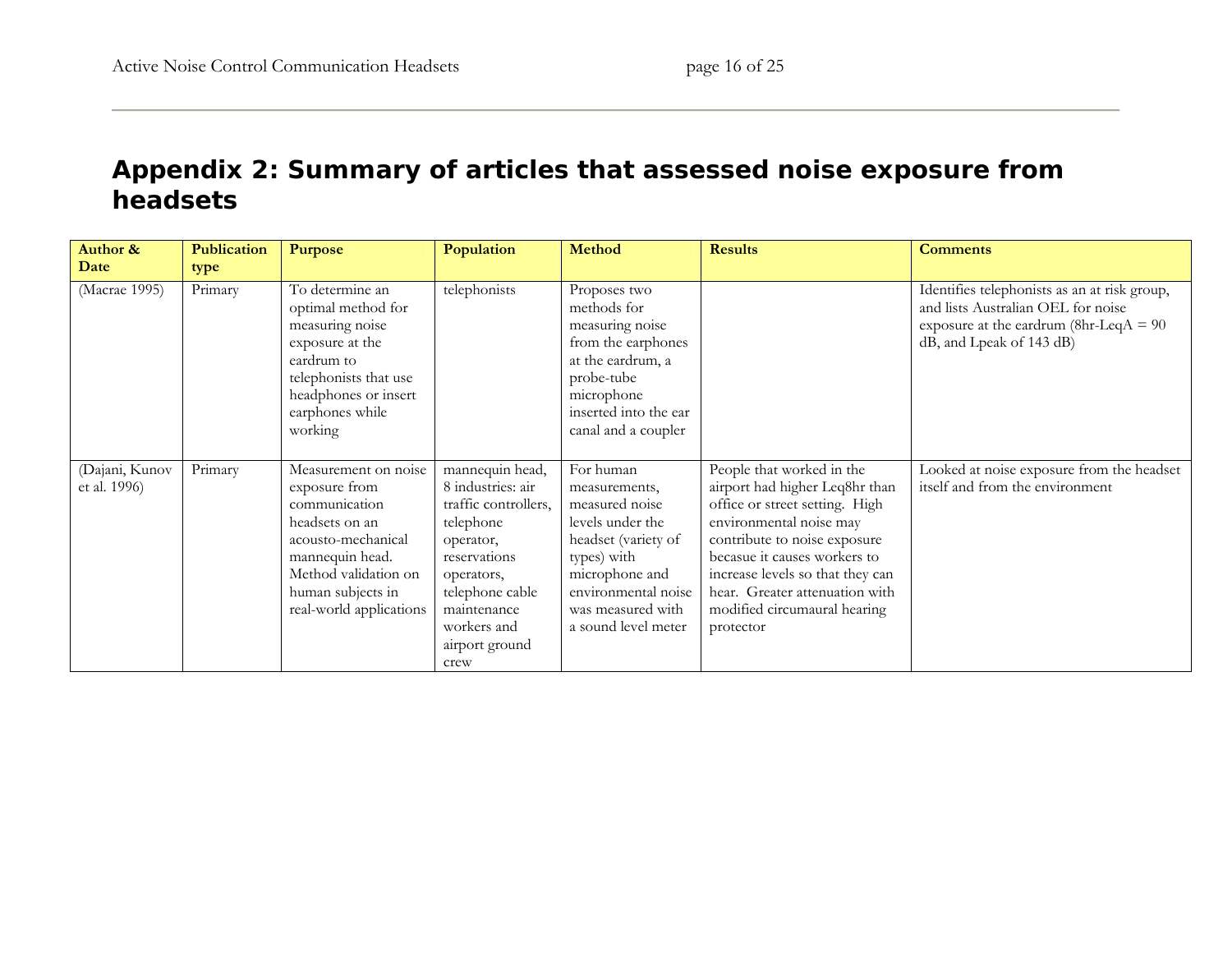| <b>Author &amp;</b>                 | Publication | Purpose                                                                                                                                            | Population                     | <b>Method</b>                                                                                                                                                                                                                                                                                                                                                    | <b>Results</b>                                                                                                                                                                                                                                                  | <b>Comments</b>                                                                                                                                                                                                                                                                             |
|-------------------------------------|-------------|----------------------------------------------------------------------------------------------------------------------------------------------------|--------------------------------|------------------------------------------------------------------------------------------------------------------------------------------------------------------------------------------------------------------------------------------------------------------------------------------------------------------------------------------------------------------|-----------------------------------------------------------------------------------------------------------------------------------------------------------------------------------------------------------------------------------------------------------------|---------------------------------------------------------------------------------------------------------------------------------------------------------------------------------------------------------------------------------------------------------------------------------------------|
| Date                                | type        |                                                                                                                                                    |                                |                                                                                                                                                                                                                                                                                                                                                                  |                                                                                                                                                                                                                                                                 |                                                                                                                                                                                                                                                                                             |
| (Williams and<br>Presbury 2003)     | Primary     | noise exposure from<br>headphones that allow<br>monitoring of<br>broadcast<br>transmission and<br>receive information<br>from program<br>producers | radio announcers<br>(12)       | During broadcast,<br>an identical<br>headphone was set<br>up in parallel on an<br>artificial ear<br>connected to a<br>sound level meter                                                                                                                                                                                                                          | Most not exposed to high noise<br>exposures but some do have<br>high noise exposures (Leq up to<br>95 dB                                                                                                                                                        | Radio announcers may be a special case<br>because they are using headphones to<br>monitor their own quality of voice<br>transmission                                                                                                                                                        |
| (Patel and<br>Broughton<br>$2002$ ) | Primary     | To measure noise<br>exposure of call centre<br>operators                                                                                           | Call centre<br>operators (150) | An identical<br>headphone was set<br>up in parallel on a<br><b>KEMAR</b><br>mannequin<br>connected to a<br>microphone at the<br>eardrum. Only<br>measured in left ear.<br>Right ear was<br>sealed. Background<br>noise levels were<br>measured but not<br>incorporated into<br>estimate of Leq<br>because not<br>considered to be<br>significant<br>contribution | Noise exposure unlikely to<br>exceed 85dBA, risk of hearing<br>damage is low. Higher<br>exposures from fax tones,<br>holding tones and high pitched<br>tones from mobile phones (but<br>shorter in duration so don't<br>contribute much to overall<br>exposure) | Large sample size. In discussion, mentions<br>some control strategies: acoustic shock<br>limiters (short sound bursts) (legal<br>requirement DTI 85/013). Refers to work<br>of Patuzzi (2000) and Milhinch and Doyle<br>(2000) who are studying health effects of<br>acoustic shock events. |
| (Ritter and<br>Perkins 2001)        | Primary     | To assess noise<br>induced hearing loss<br>in US air force<br>cryptolinguists                                                                      | Crypto-linguists<br>(120)      | Compared 1998<br>audiogram to<br>reference<br>audiogram and to<br>enlistment<br>audiogram.                                                                                                                                                                                                                                                                       | Since incidence of PTS may<br>exceed 3%, may signal that<br>HCP is ineffective                                                                                                                                                                                  | Did not measure noise exposure itself.                                                                                                                                                                                                                                                      |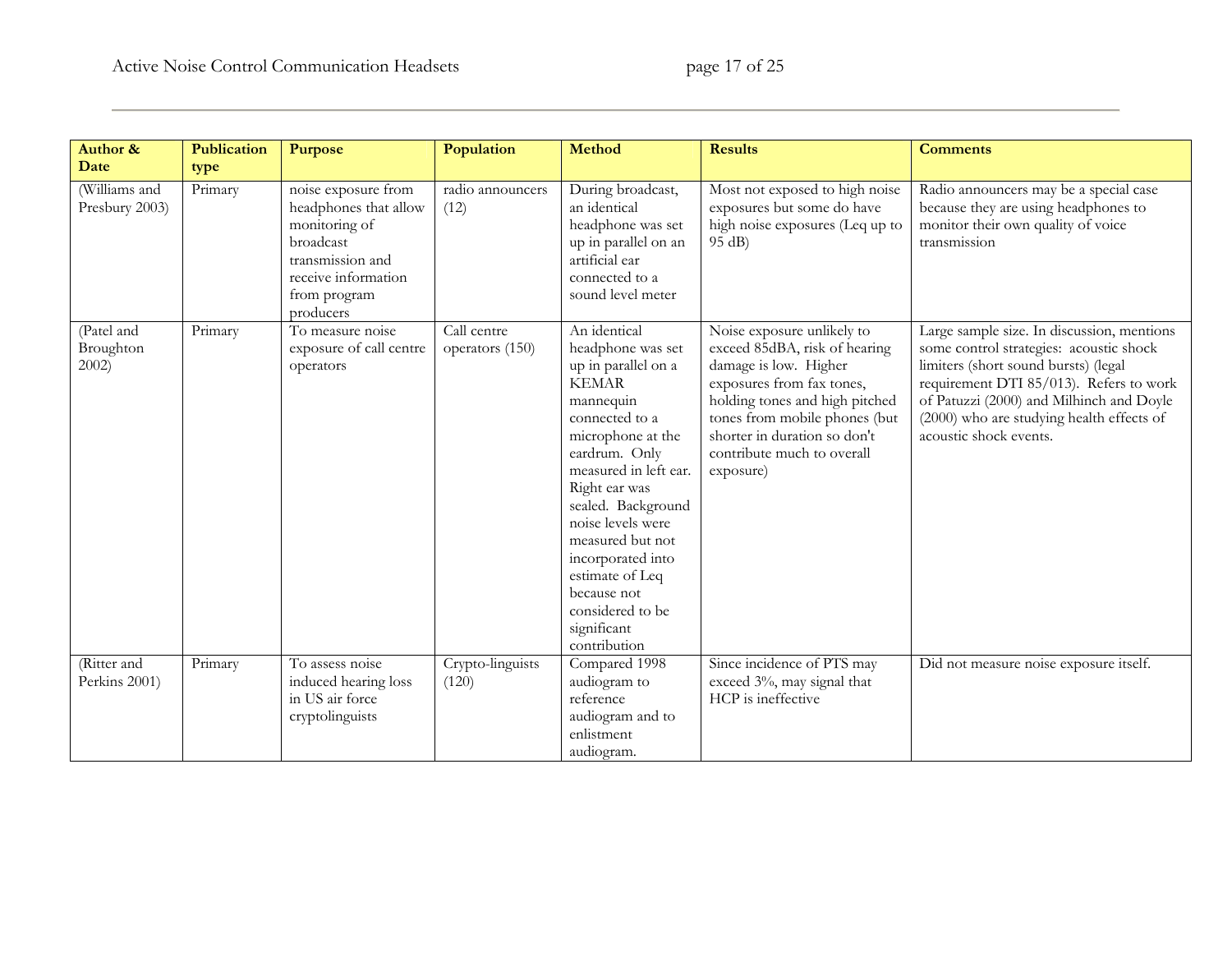| <b>Author &amp;</b>                    | <b>Publication</b>                                                          | <b>Purpose</b>                                                                                                                                                                                                                      | Population                                                                                    | <b>Method</b>                                                                                                                                                                   | <b>Results</b>                                                                                                                                                                        | <b>Comments</b>                                                                                                                                                                                        |
|----------------------------------------|-----------------------------------------------------------------------------|-------------------------------------------------------------------------------------------------------------------------------------------------------------------------------------------------------------------------------------|-----------------------------------------------------------------------------------------------|---------------------------------------------------------------------------------------------------------------------------------------------------------------------------------|---------------------------------------------------------------------------------------------------------------------------------------------------------------------------------------|--------------------------------------------------------------------------------------------------------------------------------------------------------------------------------------------------------|
| Date                                   | type                                                                        |                                                                                                                                                                                                                                     |                                                                                               |                                                                                                                                                                                 |                                                                                                                                                                                       |                                                                                                                                                                                                        |
| (Brueck 2003)                          | Conference<br>summary<br>(Measureme<br>nt and<br>instrumentati<br>on group) | review of presenters at<br>the conference                                                                                                                                                                                           | call centre<br>operators                                                                      |                                                                                                                                                                                 |                                                                                                                                                                                       |                                                                                                                                                                                                        |
| (Peretti,<br>Pedrielli et al.<br>2003) | Primary                                                                     | headphone noise<br>exposure                                                                                                                                                                                                         | telephone<br>operator                                                                         | head and torso<br>simulator in 3<br>different workplace<br>settings                                                                                                             | Some workers may be at risk<br>for hearing loss                                                                                                                                       |                                                                                                                                                                                                        |
| (Savell and<br>Boothby 1996)           | conference<br>proceedings                                                   | to assess the noise<br>exposure of workers<br>given personal (music)<br>radio headsets,<br>especially worried<br>about workers that<br>raise the volume of<br>their headsets in order<br>to hear over<br>background noise<br>levels | two groups<br>control and<br>treatment ( <i>i.e.</i><br>headset with<br>adjustable<br>volume) | Headsets were of<br>two types: walkman<br>with headphones<br>and headsets with<br>radio incorporated<br>into the headset,<br>and were measured<br>on artificial test<br>fixture | May result in overexposure<br>(based on OSHA criterion of<br>80 dB), if headphones are<br>turned up to highest volume for<br>the entire 8 hour workday<br>(range of 90 to 99 dBA TWA) | Authors did not expect the headphones to<br>attenuate any of the background noise (not<br>even passively). In fact, specifically<br>avoided earmuff type headsets because they<br>attenuate the noise. |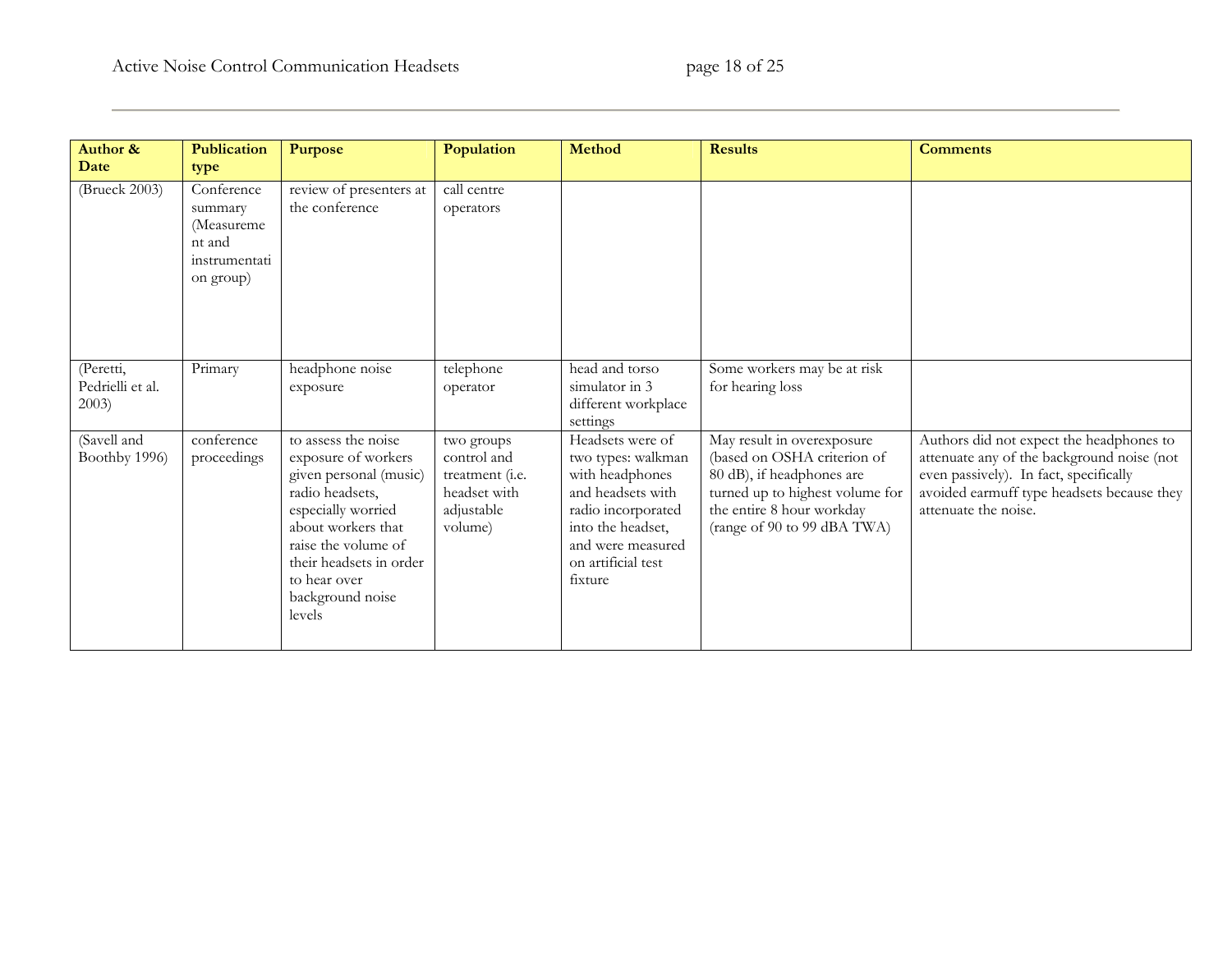# **Appendix 3: Summary of ANC headset articles**

<span id="page-18-0"></span>

| <b>Author</b>                                               | Publication<br>type | <b>Control type</b>                            | Product(s)                                                                                                            | Theory/Purpose                                                                                                                                                                             | <b>Methods</b>                                                                                                                                                                                                         | <b>Results</b>                                                                                                                                                          | <b>Comments</b>                                                                                                                                                                                                                                       |
|-------------------------------------------------------------|---------------------|------------------------------------------------|-----------------------------------------------------------------------------------------------------------------------|--------------------------------------------------------------------------------------------------------------------------------------------------------------------------------------------|------------------------------------------------------------------------------------------------------------------------------------------------------------------------------------------------------------------------|-------------------------------------------------------------------------------------------------------------------------------------------------------------------------|-------------------------------------------------------------------------------------------------------------------------------------------------------------------------------------------------------------------------------------------------------|
| (Bayley<br>2004)<br>(representa<br>tive from<br>Plantronics | Review              | Telephone<br>headsets,<br>acoustic<br>limiting | Mention<br>Plantronics as a<br>manufacturer<br>for these<br>devices                                                   | Noise spikes may occur in<br>cordless telephones<br>(analogue, digital or Voice-<br>over-IP), longer duration<br>noises from fax or DTMF<br>tones, acoustic feedback or<br>network faults. |                                                                                                                                                                                                                        | Acoustic limiting in<br>cordless and mobile<br>phones puts a limit on<br>the voltage that can be<br>transmitted through<br>the telephone headset.                       | This technology is more useful<br>if the noise is being emitted<br>from the headset itself rather<br>than exterior to the headset<br>(ambient noise). Also could<br>this technology be adaptable<br>from telephones to sound<br>attenuating headsets? |
| (Behar<br>2001)                                             | Primary             | <b>ANR</b><br>headsets                         | one supra-aural<br>headset, 2<br>circumaural<br>headsets, one<br>flying helmet<br>(No)<br>brands/models<br>specified) | To compare insertion loss<br>that is achieved from the<br>different headset designs                                                                                                        | Acoustical test fixture<br>(artificial head) which<br>allows for measurement<br>of insertion loss. Pink<br>noise emitted by<br>loudspeakers in<br>audiometric cabin                                                    | circumaural headsets<br>seem to provide<br>greater total insertion<br>loss (approximately 15<br>dB below 500 Hz)<br>than supra-aural (4 dB<br>below 500 Hz)             |                                                                                                                                                                                                                                                       |
| (Brammer,<br>Peterson et<br>al. 2004)                       | Primary             | <b>ANR</b><br>headsets                         | one feedback<br>control headset<br>and one<br>feedforward<br>control headset<br>(brands/model<br>not specified)       | Comparison of the ability of<br>the two headsets to maintain<br>speech intelligibility                                                                                                     | Headsets are worn by<br>human or mannequin<br>and noise reduction is<br>measured using<br>microphone inserted<br>under earmuff. Speech<br>transmission index (STI)<br>was used to determine<br>speech intelligibility. | In feedback control<br>system, when input<br>mic is located under<br>the earmuff there is<br>cancellation of noise<br>and speech. Not a<br>problem with<br>feedforward. |                                                                                                                                                                                                                                                       |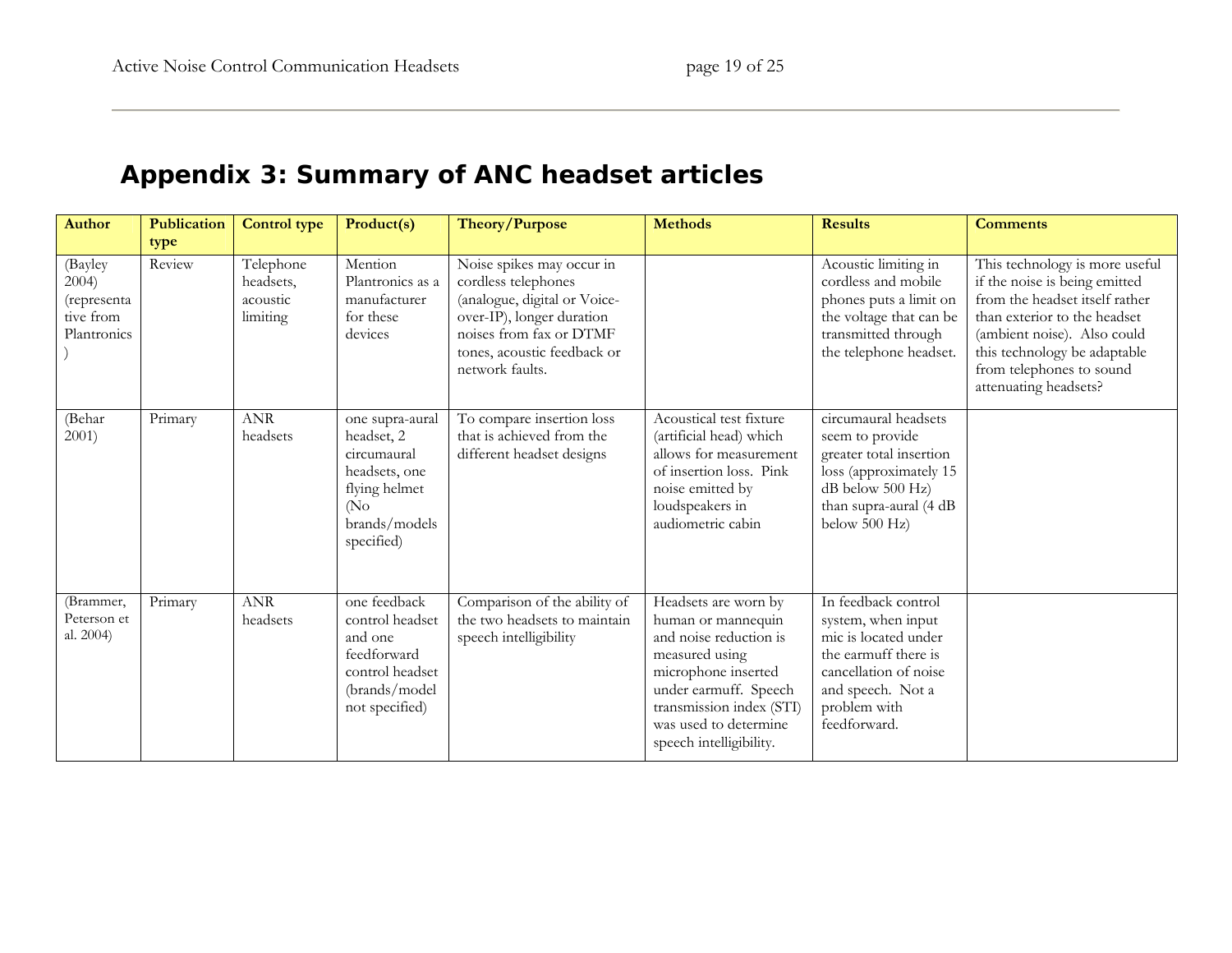| <b>Author</b>                                       | <b>Publication</b><br>type | <b>Control type</b>                    | Product(s)                                                              | Theory/Purpose                                                                                                                       | <b>Methods</b>                                                                                                                          | <b>Results</b>                                                                                                                                                   | <b>Comments</b>                                                                                                                                                                                                |
|-----------------------------------------------------|----------------------------|----------------------------------------|-------------------------------------------------------------------------|--------------------------------------------------------------------------------------------------------------------------------------|-----------------------------------------------------------------------------------------------------------------------------------------|------------------------------------------------------------------------------------------------------------------------------------------------------------------|----------------------------------------------------------------------------------------------------------------------------------------------------------------------------------------------------------------|
| (Campbell<br>1975)                                  | Review                     | noise-<br>attenuating<br>headset       | n/a                                                                     | n/a                                                                                                                                  | n/a                                                                                                                                     | n/a                                                                                                                                                              | Describes how to measure<br>effectiveness of noise-<br>attenuating headsets: acoustic<br>attenuation, receiving sensitivity<br>and frequency response of the<br>headset, and microphone<br>sensitivity         |
| (Cartes,<br>Ray et al.<br>2002)<br>Acoust<br>Soc Am | Primary                    | ANR headset                            | modified<br>prototype<br>(Rockford<br>Fosgate model<br><b>FNQ1406</b> ) | Comparison of algorithms to<br>optimize stability and<br>performance of ANR<br>systems                                               | Headset is mounted with<br>the earpieces on a flat<br>plate in a low freq<br>acoustic test cell and<br>subjected to 4 noise<br>sources. | They were able to pick<br>a candidate algorithm<br>which resulted in<br>overall stability and<br>performance in<br>measured and<br>simulated ANR<br>experiments. | How accurate are flat plate<br>measurements (our faces are<br>not flat!)? Not sure what the<br>implications are since this is a<br>theoretical evaluation more<br>than an evaluation of the<br>headset itself. |
| (Cartes,<br>Ray et al.<br>2002)<br>Can<br>Acoust    | Primary                    | low frequency<br>acoustic test<br>cell |                                                                         | Describes the development<br>of a low frequency acoustic<br>test cell which can be used to<br>evaluation circumaural ANR<br>headsets |                                                                                                                                         |                                                                                                                                                                  |                                                                                                                                                                                                                |
| $\overline{\text{Cui}}$<br>Behar et al.<br>2003)    | Primary                    | $\operatorname{ANR}$<br>headsets       | 5 types of<br>headsets<br>(brands/model<br>s not specified)             | Measurement of insertion<br>loss of ANR headsets using<br>experimenter designed<br>acoustic test fixture<br>(mannequin)              |                                                                                                                                         |                                                                                                                                                                  | This is a proposed method for<br>the measurement of insertion<br>loss that doesn't involve human<br>subjects.                                                                                                  |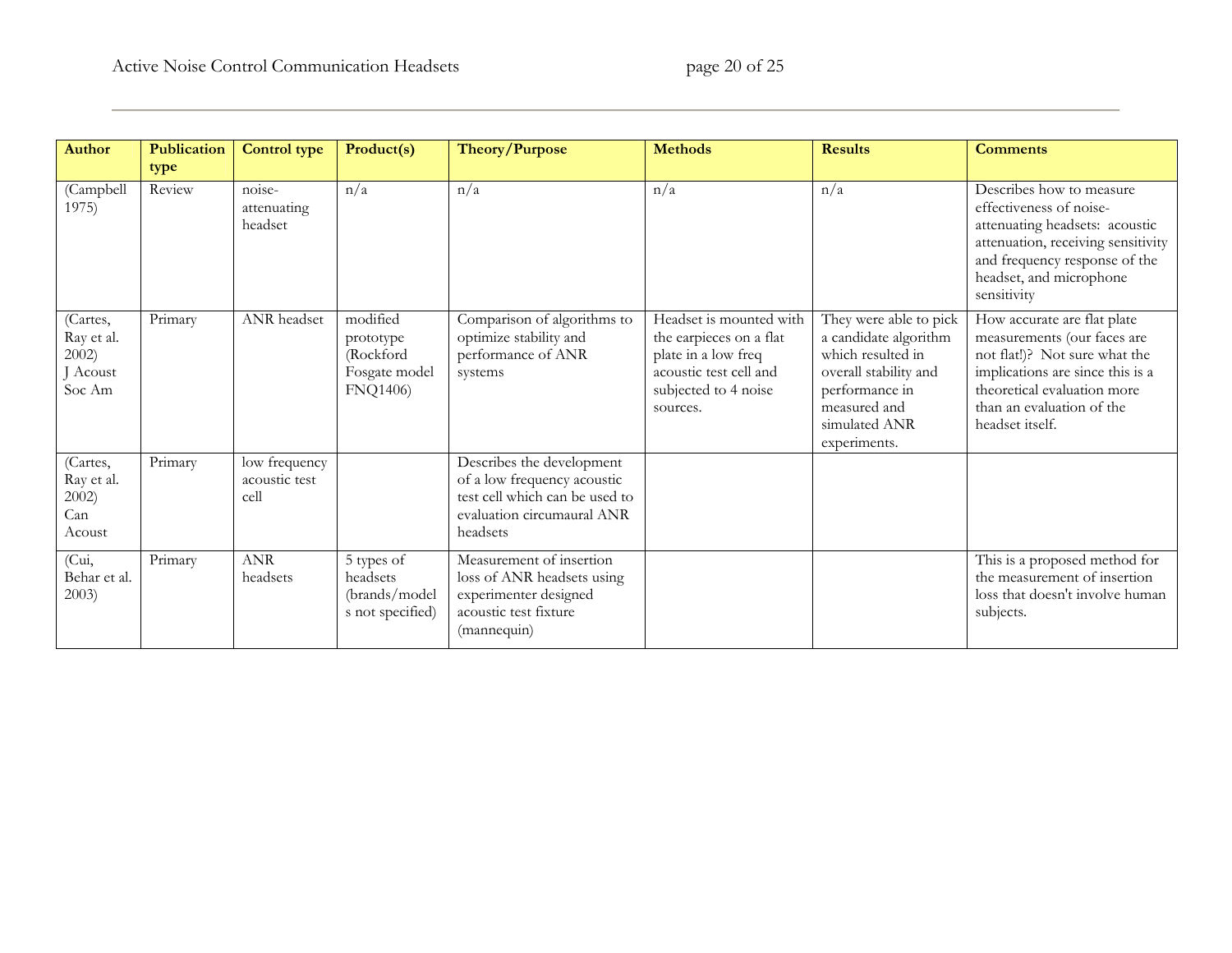| <b>Author</b>                      | Publication | <b>Control type</b>                                           | Product(s)                                                                                                                                   | Theory/Purpose                                                                                                                                                                                                                                                | <b>Methods</b>                                                                                                                                                                                                                                                                                                                  | <b>Results</b>                                                                                                                                                                                                                                                                                                                        | <b>Comments</b>                                                                                                                                                                     |
|------------------------------------|-------------|---------------------------------------------------------------|----------------------------------------------------------------------------------------------------------------------------------------------|---------------------------------------------------------------------------------------------------------------------------------------------------------------------------------------------------------------------------------------------------------------|---------------------------------------------------------------------------------------------------------------------------------------------------------------------------------------------------------------------------------------------------------------------------------------------------------------------------------|---------------------------------------------------------------------------------------------------------------------------------------------------------------------------------------------------------------------------------------------------------------------------------------------------------------------------------------|-------------------------------------------------------------------------------------------------------------------------------------------------------------------------------------|
|                                    | type        |                                                               |                                                                                                                                              |                                                                                                                                                                                                                                                               |                                                                                                                                                                                                                                                                                                                                 |                                                                                                                                                                                                                                                                                                                                       |                                                                                                                                                                                     |
| (Feist,<br>Mongeau<br>et al. 2001) | Primary     | active noise<br>reduction<br>headset                          | Noise Buster<br>Extreme open<br>ear active noise<br>control<br>headphone,<br>manufactured<br>by Noise<br>Control<br>Technology<br>Group Inc. | To reduce low frequency<br>ambient traffic noise levels<br>through active noise control<br>will reduce risk of developing<br>hearing loss, increase speech<br>intelligibility between<br>attendant and customer and<br>increase comfort level of<br>attendant | Using two<br>questionnaires, evaluated<br>subjective response of<br>tollbooth operators to<br>ambient noise (eg.<br>traffic) with and without<br>open ear active noise<br>control headphone.                                                                                                                                    | Reduction in ambient<br>noise but no increase<br>in speech intelligibility.<br>ANR headset<br>attenuates noise in the<br>low freq range (<500<br>Hz). Headset itself<br>(ANR off) attenuates<br>noise in high freq<br>range. Attendants did<br>not find them to be<br>comfortable and were<br>unlikely to wear them<br>while working. | Subjective response to headsets                                                                                                                                                     |
| (Gan and<br>Kuo 2002)              | Review      | Integrated<br>feedback<br>active noise<br>control<br>headsets | n/a                                                                                                                                          | n/a                                                                                                                                                                                                                                                           | n/a                                                                                                                                                                                                                                                                                                                             | n/a                                                                                                                                                                                                                                                                                                                                   | Easy to read, good background<br>information. Explains<br>advantages and disadvantages<br>of feedforward and feedback<br>control systems.                                           |
| (Gan and<br>Kuo 2003)              | Primary     | Integrated<br>feedback<br>active noise<br>control<br>headsets | designed by the<br>authors                                                                                                                   | Describes the development<br>and evaluation of an ANC<br>headset                                                                                                                                                                                              | Integrated system that<br>has feedback control<br>combined with off-line<br>and on-line modelling of<br>the secondary path (i.e.<br>noise picked up from<br>error microphone),<br>additional adaptive filter<br>that cancels near-end<br>noise before sending it<br>to the far end. Had to<br>develop algorithms to do<br>this. | Based on computer<br>simulation results, was<br>able to attenuate the<br>background noise by<br>more than 30 dB<br>while enhancing the<br>near-end speech level<br>by more than 25 dB                                                                                                                                                 | Disadvantage of combination<br>analog feedback and digital<br>feedforward is the limited<br>flexibility of the analog filter.<br>This system may be able to<br>compensate for that. |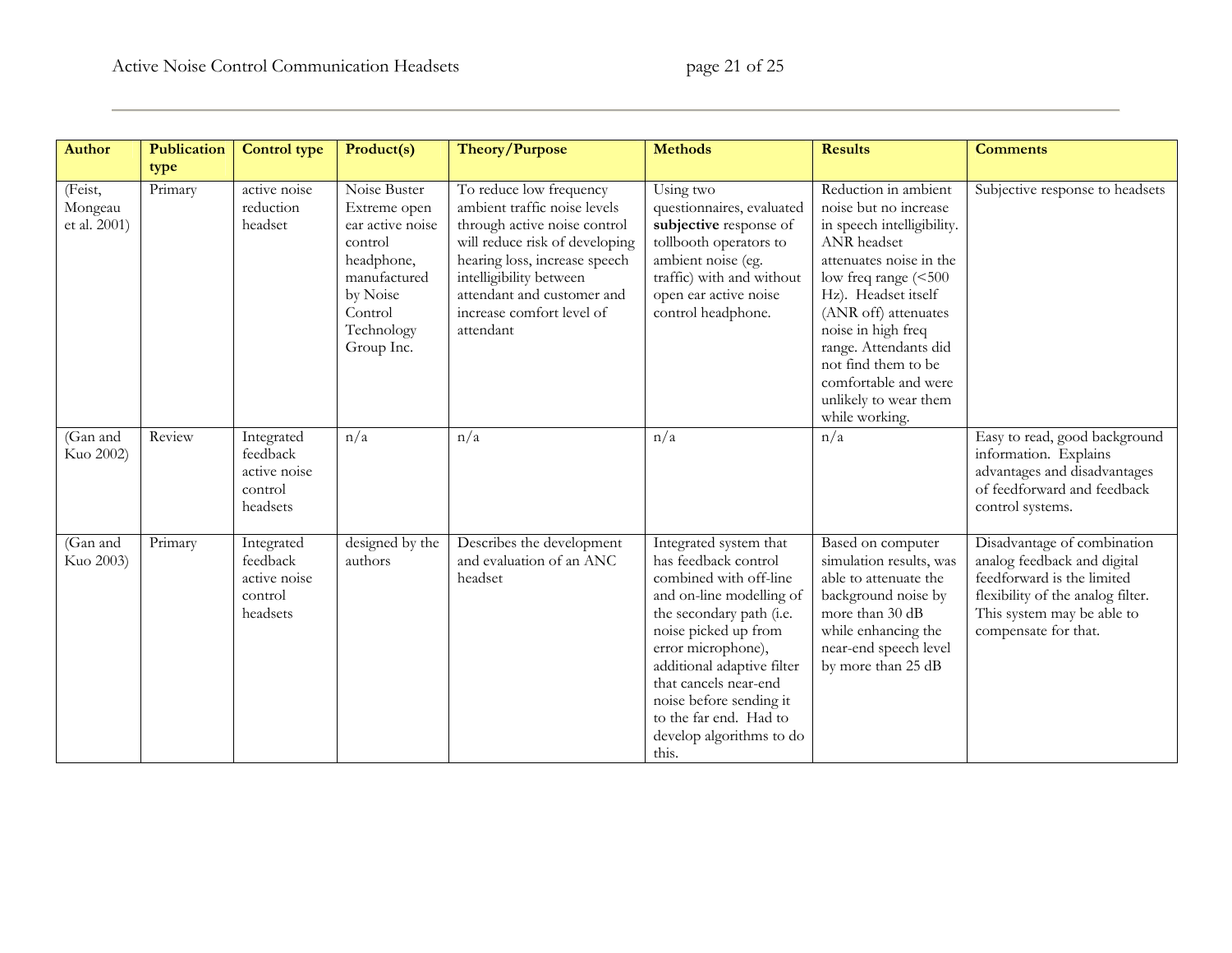| <b>Author</b>                     | <b>Publication</b> | <b>Control type</b>                              | Product(s)                                                                                                                                                                                                                                                                                 | Theory/Purpose                                                                                                                                   | <b>Methods</b>                                                                                    | <b>Results</b>                                                                                                          | <b>Comments</b>                                               |
|-----------------------------------|--------------------|--------------------------------------------------|--------------------------------------------------------------------------------------------------------------------------------------------------------------------------------------------------------------------------------------------------------------------------------------------|--------------------------------------------------------------------------------------------------------------------------------------------------|---------------------------------------------------------------------------------------------------|-------------------------------------------------------------------------------------------------------------------------|---------------------------------------------------------------|
|                                   | type               |                                                  |                                                                                                                                                                                                                                                                                            |                                                                                                                                                  |                                                                                                   |                                                                                                                         |                                                               |
| (Gan and<br>Kuo 2004)             | Primary            | ANR headset<br>with good<br>bass<br>reproduction | not specified                                                                                                                                                                                                                                                                              | ANR attenuates low<br>frequency environmental<br>noise, but may also reduce<br>wanted bass (esp in headsets<br>for portable MP3 players,<br>etc) | Wubjective response to<br>attenuation provided by<br>headset when two sound<br>tracks were played | Practical, cheap,<br>lightweight and<br>effective, cancels noise<br>and enhances bass                                   |                                                               |
| (Giguere,<br>Abel et al.<br>2000) | Review             | ANR<br>headsets and<br>binaural<br>technology    | Peltor ANR<br>aviation<br>headset,<br>Sennheiser<br>NoiseGard,<br><b>Bose Aviation</b><br>headset, Bose<br><b>Aviation Series</b><br>II, David Clark<br><b>DCNC</b><br>headset, David<br>Clark H1013X,<br>Telex ANR<br>headset system,<br>Telex ANR<br>4000,<br>TechnoFirst<br>NoiseMaster | Combination of ANR and<br>binaural technology may<br>allow for increase in speech<br>intelligibility especially in<br>aircraft cockpits          | none presented                                                                                    | All headsets studied<br>were analog,<br>preferable to have<br>digital because more<br>compact. More<br>research needed. | Binaural technology: signals are<br>integrated from both ears |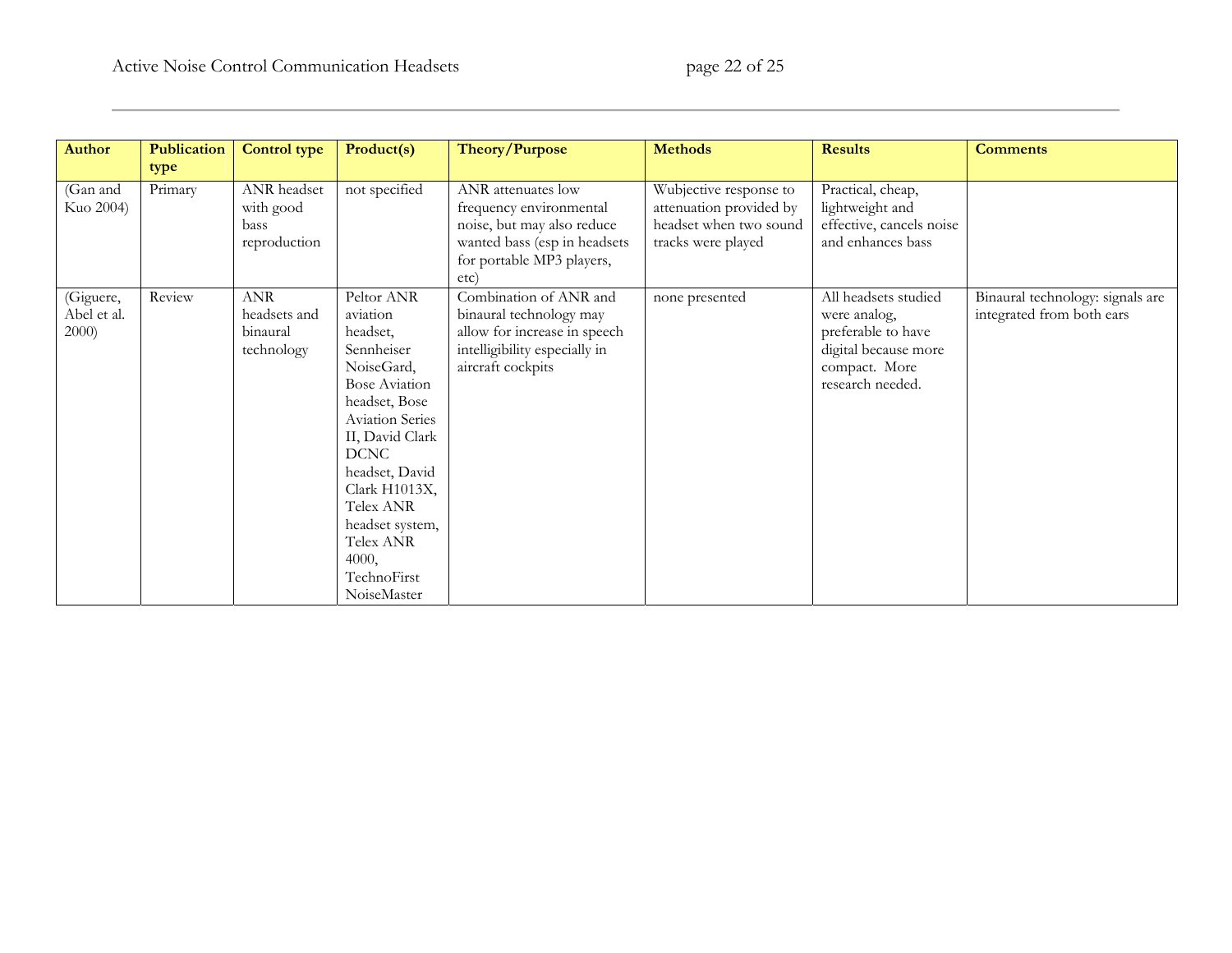| <b>Author</b>                          | <b>Publication</b> | <b>Control type</b>                                                                                | Product(s)                                                                     | Theory/Purpose                                                                                                                                                                                        | <b>Methods</b>                                                                                                                                                                                                                                                                                        | <b>Results</b>                                                                                                                                                                                                                     | <b>Comments</b>                                                                                                                     |
|----------------------------------------|--------------------|----------------------------------------------------------------------------------------------------|--------------------------------------------------------------------------------|-------------------------------------------------------------------------------------------------------------------------------------------------------------------------------------------------------|-------------------------------------------------------------------------------------------------------------------------------------------------------------------------------------------------------------------------------------------------------------------------------------------------------|------------------------------------------------------------------------------------------------------------------------------------------------------------------------------------------------------------------------------------|-------------------------------------------------------------------------------------------------------------------------------------|
|                                        | type               |                                                                                                    |                                                                                |                                                                                                                                                                                                       |                                                                                                                                                                                                                                                                                                       |                                                                                                                                                                                                                                    |                                                                                                                                     |
| (Gower<br>and Casali<br>1994)          | Primary            | ANR and<br>conventional<br>headsets                                                                | ANC headset -<br>Bose Aviation,<br>conventional -<br>David Clark<br>H10-76     | comparison of an ANR and<br>conventional headset to see if<br>the ANR increases speech<br>intelligibility and noise<br>attenuation in environments<br>with high ambient noise (eg.<br>aircraft noise) | Three headset<br>configurations (ANR on,<br>ANR off, and<br>conventional) tested<br>with pink (broadband)<br>noise and M-2 Bradley<br>Infantry vehicle (tank)<br>(low freq bias esp at 50,<br>125, 250 Hz) noise<br>emitted from<br>loudspeakers in a lab on<br>9 subjects (6M, 3F) aged<br>$19 - 26$ | Attenuation of noise<br>with ANR headset,<br>especially at low freq<br>but no increase in<br>speech intelligibility                                                                                                                | This experiment was conducted<br>in a laboratory environment,<br>therefore the real-world<br>application is questionable            |
| (Pawelczyk<br>2002)<br>Appl<br>Acous   | Primary            | active noise<br>reduction<br>headset                                                               | passive headset<br>(Peltor H9A)<br>equipped with<br>loudspeaker<br>(headphone) | The authors modified a<br>passive headset by equipping<br>it with a loudspeaker to<br>create an ANC headset,<br>analog control                                                                        | Noise attenuation was<br>measured using a<br>Solartron-Schlumberger<br>spectral analyser                                                                                                                                                                                                              | Attenuation of noise<br>by $15-20$ dB from<br>200-450 Hz. Analog<br>control is best for<br>short distances<br>between noise source<br>an error microphone.<br>Cheap to produce<br>(approx 20 USD<br>including passive<br>headset). | A highly technical<br>review article.                                                                                               |
| (Pawelczyk<br>$2002$ )<br>Sound<br>Vib | Primary            | feedforward<br>active noise<br>control in<br>active<br>personal<br>hearing<br>protection<br>device | not<br>commercially<br>available,<br>constructed by<br>the author              | construction of an algorithm<br>that will allow for attenuation<br>of sound in APHPD quickly                                                                                                          | n/a                                                                                                                                                                                                                                                                                                   | Attenuation of 30 dB<br>over freq range 100 to<br>550 Hz, adaptation<br>takes about 0.1 s.                                                                                                                                         | Not sure if this device is<br>commercially available<br>yetdue to quick response,<br>may be good for controlling<br>periodic noise? |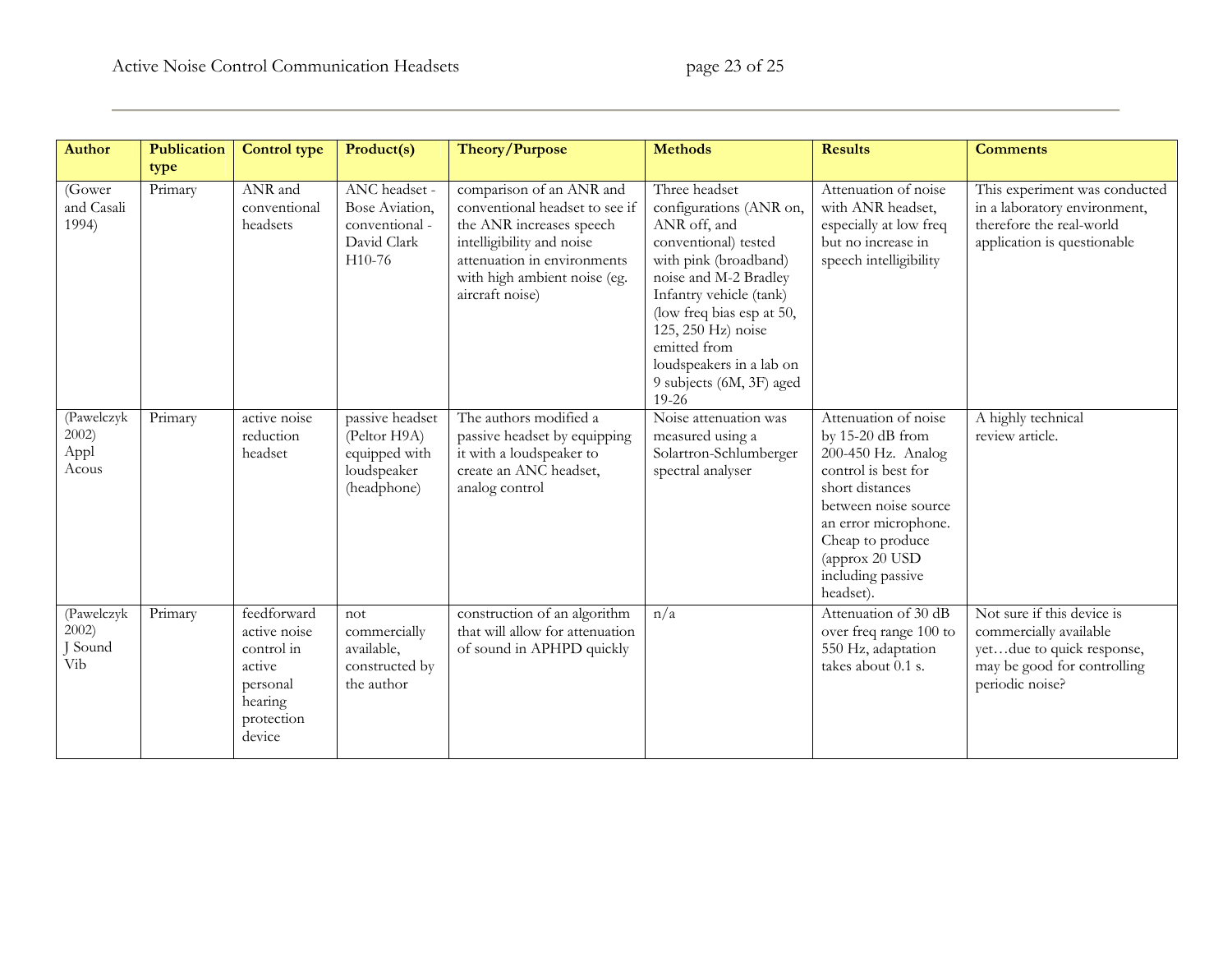| <b>Author</b>                         | <b>Publication</b> | <b>Control type</b>                                  | Product(s)                                                                                                                                | Theory/Purpose                                                                                                                                                                                                                                                                                           | <b>Methods</b>                                                                                                                                                                                                                                                                          | <b>Results</b>                                                                                                                                                                                                                                               | <b>Comments</b>                                                                                                        |
|---------------------------------------|--------------------|------------------------------------------------------|-------------------------------------------------------------------------------------------------------------------------------------------|----------------------------------------------------------------------------------------------------------------------------------------------------------------------------------------------------------------------------------------------------------------------------------------------------------|-----------------------------------------------------------------------------------------------------------------------------------------------------------------------------------------------------------------------------------------------------------------------------------------|--------------------------------------------------------------------------------------------------------------------------------------------------------------------------------------------------------------------------------------------------------------|------------------------------------------------------------------------------------------------------------------------|
|                                       | type               |                                                      |                                                                                                                                           |                                                                                                                                                                                                                                                                                                          |                                                                                                                                                                                                                                                                                         |                                                                                                                                                                                                                                                              |                                                                                                                        |
| (Pawelczyk<br>2003)                   | Primary            | ANR headset<br>with hybrid<br>feedback<br>control    | not<br>commercially<br>available,<br>constructed by<br>the author                                                                         | Investigation of a hybrid<br>(analogue and discrete)<br>feedback control system.<br>Analogue controller<br>attenuates broadband noise,<br>and discrete controller<br>attenuates dominant tones                                                                                                           |                                                                                                                                                                                                                                                                                         | Perform as expected.                                                                                                                                                                                                                                         | Excellent introduction on<br>problems and issues<br>surrounding ANR headsets.                                          |
| (Rafaely<br>and Jones<br>$2002$ )     | Primary            | Feedback-<br>feedforward<br><b>ANR</b> headset       | modified<br>Lectret ANR<br>headset<br><i>(circumaural</i><br>with analog<br>feedback<br>control and<br>digital<br>feedforward<br>control) | Feedback control reduces<br>broadband noise while<br>feedforward reduces periodic<br>noise                                                                                                                                                                                                               | One subject was fitted<br>with headset and<br>exposed to white noise<br>that was passed through<br>filters in range 200 to<br>900 Hz in reverberation<br>chamber (reverberant<br>sound field) and<br>laboratory (direct sound<br>field). Noise measured<br>with internal<br>microphone. | Good broadband<br>sound attenuation in<br>reverberant sound<br>field regardless of<br>subject position. In<br>direct sound field, best<br>attenuation is achieved<br>when the external<br>reference mic is<br>upstream of the<br>propagating sound<br>field. | Requires modification of<br>commercially available headset.<br>Only one subject.                                       |
| (Rafaely,<br>Carrilho et<br>al. 2002) | Primary            | ANR headset<br>with earshell<br>vibration<br>control | modified<br>passive headset<br>(JSP, model<br>KMO7236)                                                                                    | Additional noise that is<br>transmitted to the ear via<br>earshell vibration is reduced<br>using vibration actuators<br>which produce a force that<br>opposes the earshell<br>vibration instead of<br>generating sound inside of<br>the earshell as is the theory<br>behind conventional ANR<br>headsets | Theoretical model was<br>constructed to predict<br>how changes to the<br>headset (inertial force<br>actuator or a force<br>actuator) would cause a<br>reduction in earshell<br>vibration. Followed up<br>by experimental<br>validation.                                                 | The preferable<br>configuration involves<br>the placement of a<br>force actuator<br>between the headband<br>and the earshell<br>because it does not<br>increase the inertial<br>weight or compromise<br>comfort.                                             | Requires modification of<br>commercially available headset.<br>Theoretical and laboratory<br>basedreal-world function? |